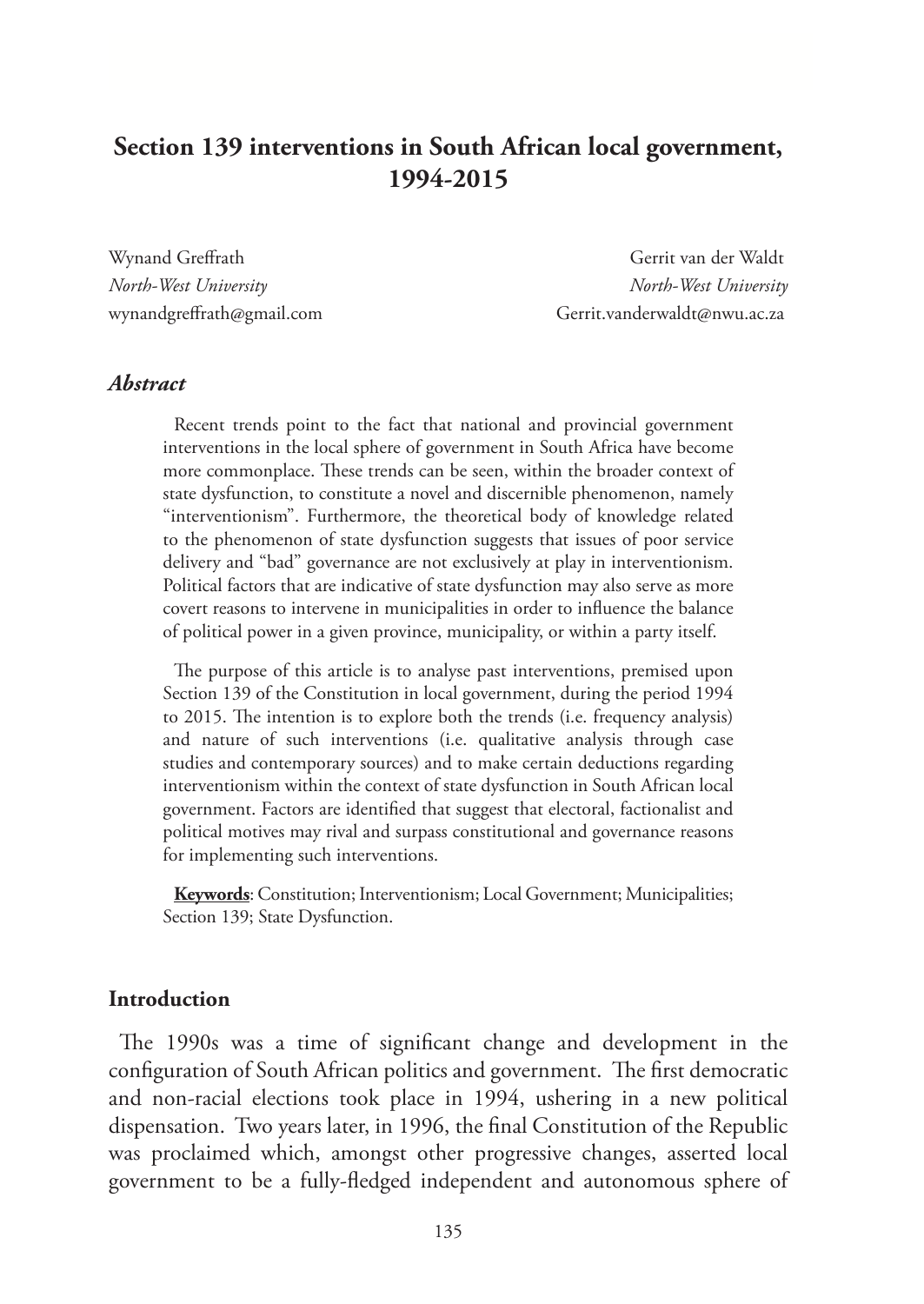government. Consequently, local government, with its 278 local, district and metropolitan municipalities became one of the three distinctive interrelated spheres of government within South Africa's system of co-operative governance and intergovernmental relations. The sphere became an equal partner of the national and provincial government and is used as state apparatus to translate national policies and programmes into service praxis.<sup>1</sup> Two years later, in 1998, the structural configuration of the local sphere of government was finalised in the Local Government: Municipal Structures Act (117 of 1998) which prescribes procedures for the establishment of various categories of municipalities, the division of their powers and functions, electoral procedures and various other structural attributes.

Soon, however, fault lines in this integrated system of governance appeared when the Eastern Cape Provincial Government intervened in the Butterworth Transitional Local Council in March 1998 and assumed full responsibility for the administration of the municipality. For the first time a provincial intervention in local government, as prescribed by Section 139 of the Constitution, became a reality. Seven more interventions in municipalities followed in 1999<sup>2</sup> and raised numerous questions about Section 139 interventions by provincial executives. For example, what are the nature and scope of such interventions? Under what circumstances can a province exercise this power? In other words, what substantive requirements merit an intervention? What are the procedural requirements? What are the potential socio-economic and political ramifications? Can interventions be utilised as a "smoke-screen", a mere instrument in the service of local and regional political power dynamics?

The purpose of this article is to analyse Section 139 interventions in local government during the period 1994 to 2015. The intention is to explore both the trends (i.e. frequency analysis) and nature of such interventions (i.e. qualitative analysis though case studies and contemporary sources) and to make certain deductions regarding this phenomenon of "interventionism" within the context of state dysfunction at local government sphere in South Africa. 1994 has been chosen as a nominal starting point in the timeline of political and governmental change that transformed South African local government after apartheid, even though the first Section 139 intervention only occurred in 1998.

<sup>1</sup> M Meiring, "Evaluation of intergovernmental relations in South Africa with specific reference to local authorities", S Nagel (ed.), *Handbook of Global Public Policy* (New York, Marcel Dekker, 2000), p. 110.

<sup>2</sup> See "Appendix: List of Section 139 Interventions" at conclusion of article.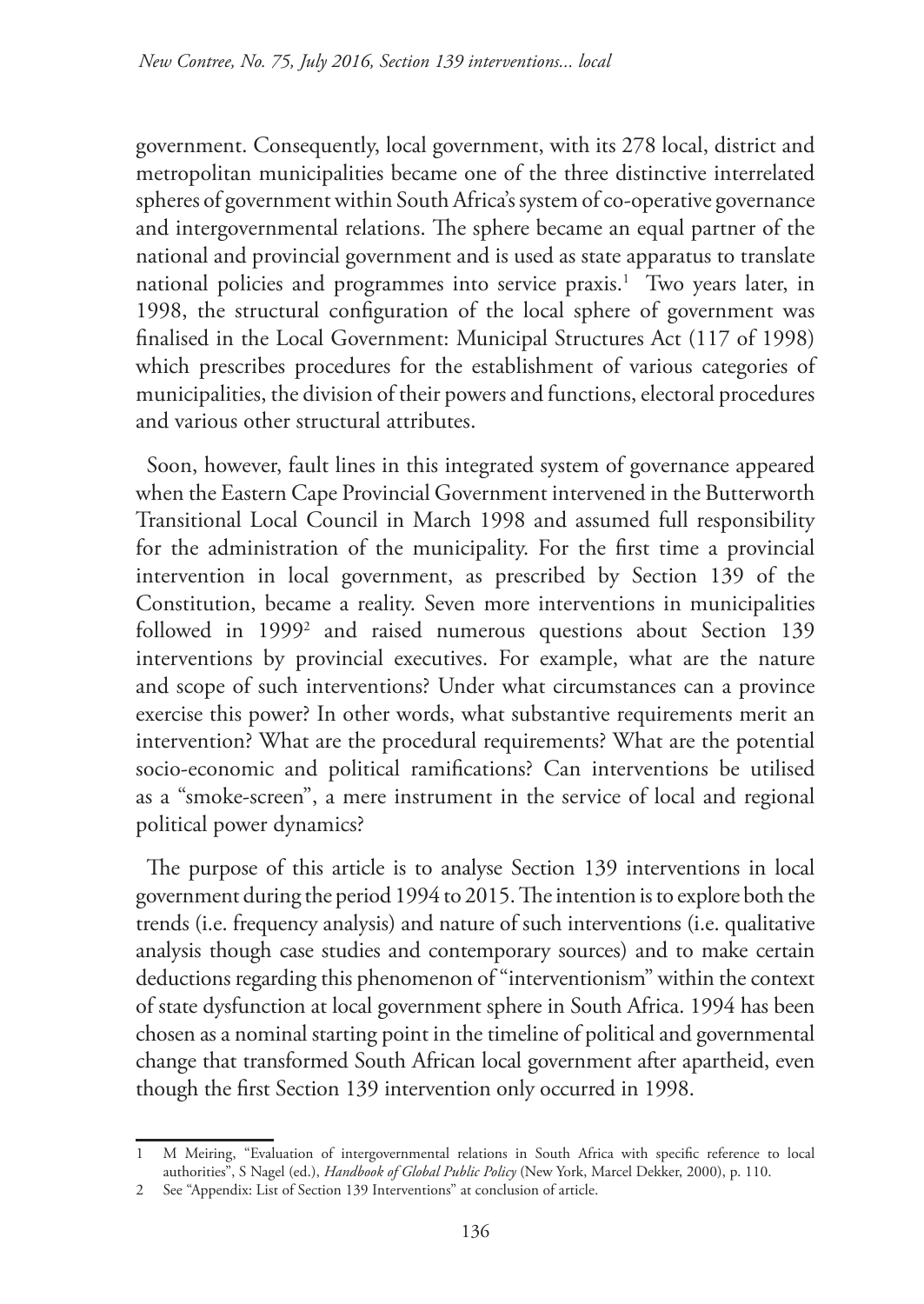### **State dysfunction and its manifestation in the local sphere**

Recent times have witnessed a swell of commentary related to the integrity of the state and the possibility of South Africa becoming a "failed state".3 Indeed, the notion of state failure is acquiring greater prominence in popular discourse, although from often contradictory vantage points. Yet, even though the discourse on South African "state dysfunction" (a more accurate term than "state failure") may be motivated by a combination of political opportunism, pessimism, or hysteria, at its centre lays a kernel of veracity that must be accounted for – public dissatisfaction and protest are escalating, economic growth is slowing, and basic service delivery is deteriorating in the domains where it is most needed. These realities point towards a state that is not only struggling to comply with the demands of its citizens, but is also paralysed by the inertia of its own elite or the latter's lack of political will to expedite sound government and governance in the public interest. Whilst this might not reflect a diagnosis of state "failure", it does indicate a condition of "dysfunction"*,* as elaborated upon below.

In the only contemporary empirical investigation dealing with the problem of South African state dysfunction, Greffrath argues that a dysfunctional state represents a "fundamental deviation from the ideal-typical Weberian conception of state, the dysfunctional attributes of which manifest in societal, institutional and international contexts" and is furthermore "incapable and/or unwilling to fulfil the functions of state in the public interest and for the public good".<sup>4</sup> Currently, the South African societal context bears witness unequivocally to such dysfunction, as citizens increasingly adopt disruptive methods of violent protest to register their political grievances with government. In addition there are persistently high levels of crime, lawlessness and racial tension. However, the origins of many of these societal problems can be traced back to the institutional domain, where government must use

<sup>3</sup> C Gibbons, "When do failed states start to fail?", *ENCA News* 20 March 2014 (available at http://www. enca.com/opinion/when-do-failed-states-start-fail, accessed, 2 May 2015); A Boraine, *What's gone wrong? On the brink of a failed state* (Cape Town, Jonathan Ball, 2014), p. 91; C Sunter "What does a 25% probability for a failed state really mean?", 23 October 2012 (available at http://www.clemsunter.co.za/ whatdoesa25probabilityforafailedstatereallymean.html, accessed, 2 May 2015); J Cartwright, "South Africa is a failed state under Zuma the illiterate clansman", *The Independent*, 17 December 2015 (available at http://www. independent.co.uk/voices/south-africa-is-a-failed-state-under-zuma-the-illiterate-clansman-a6777431.html, accessed, 25 January 2016); G Mills& J Herbst, "South Africa is NOT a failed state. Just a country with issues", *Rand Daily Mail*, 24 November 2015 (available at http://www.rdm.co.za/politics/2015/11/24/south-africa-isnot-a-failed-state.-just-a-country-with-issues, accessed, 25 January 2016).

<sup>4</sup> WN Greffrath, "State dysfunction: The concept and its application to South Africa", Ph.D, NWU, 2015, p. 217.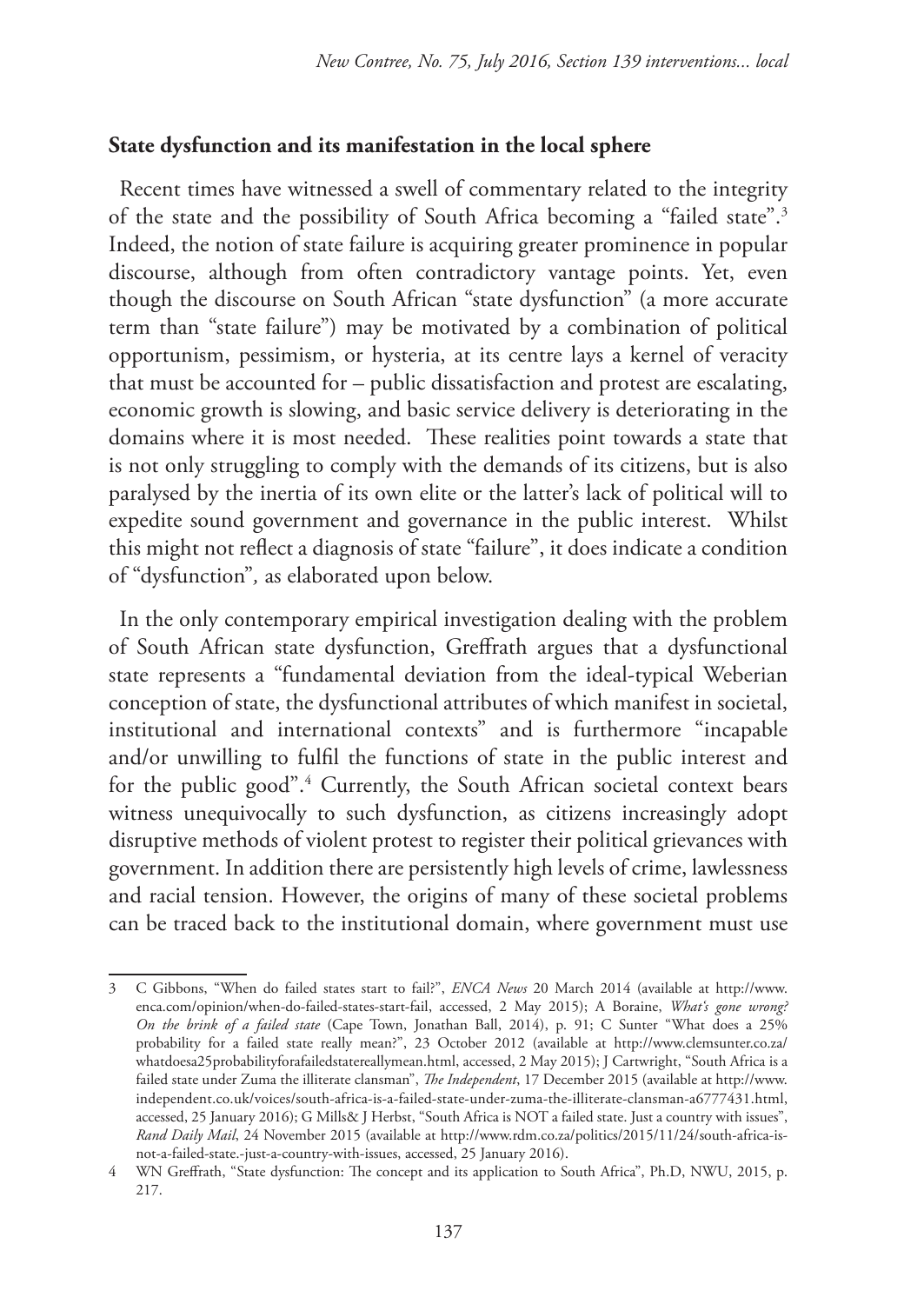the apparatus and institutions of state to deliver public goods to citizens in pursuit of the common good.5 The importance of functional and effective political institutions cannot be overstated, particularly in instances where political expectations are high and state resources are limited – such as local government in South Africa. With regards to the latter, March and Olsen argue that institutions "affect how political actors are enabled or constrained and the governing capacities of a political system". Huntington is even more direct in stating that "a government with a low level of institutionalisation is not just a weak government; it is also a bad government".6 Thus, Greffrath concludes that the South African state exhibits symptoms of dysfunction, especially in the institutional domain of state, where:<sup>7</sup>

[T]he emergence and consolidation over two decades of an ANC regime dynamic whereby the interests of the ruling party have come to dominate the interests of the state and the common good, and the growing difficulty with which the state is able to resolve acute socio-political issues before they become anti-systemic, instances of which increasingly manifest as rejection of the authority of the state [and] are escalating both in frequency and intensity.

There is a mounting body of anecdotal evidence that suggests a growing, and indeed severe, condition of dysfunction in South African municipalities as the organisational entities in the local sphere of government.8 The annual audit outcomes of the Local Government: Municipal Finance Management Act (MFMA) 1 of 1999 highlight the problem of financial management in local government.9 In the media, service delivery protests continue to be reported on a weekly basis highlighting the disintegration of municipal infrastructure in rural areas.<sup>10</sup> The Department of Cooperative Governance and Traditional

<sup>5</sup> This recalls the fundamental notion of the state as a collaborative human arrangement through which a 'common good' is pursued. The essence of this view was developed through the philosophies of Bodin, Hobbes and Locke. See K Malan, *Politocracy: An assessment of the coercive logic of the territorial state and ideas around a response to it* (Pretoria, PULP, 2012), p. 114.

<sup>6</sup> SP Huntington, *Political order in changing societies* (New Haven, Yale University Press, 1968), p. 28.

<sup>7</sup> WN Greffrath, "State dysfunction...", Ph.D, NWU, 2015, p. 354.

<sup>8</sup> N Moore, "North West: Service delivery? What service delivery?", *Daily Maverick*, 19 June 2015 (available at http://www.dailymaverick.co.za/article/2014-06-19-north-west-service-delivery-what-service-delivery, accessed, 8 June 2016).

<sup>9</sup> For example, no municipality in the North West province has *ever* received an unqualified financial audit since auditing began. The Eastern Cape, Northern Cape, Limpopo and Mpumalanga provinces are also perennial underperformers. The 2014/15 audit revealed that municipalities incurred irregular expenditure of at least R4.2 billion. See Auditor-General of South Africa, "Consolidated General Report: Local Government Audit Outcomes. 2014/2015", Pretoria, Office of the Auditor-General, 2016, p. 22.

<sup>10</sup> At the time of writing, three major violent service delivery protests in Vuwani, Hammanskraal and Durban were widely reported in the media. During the same period, the COO of the SABC, Hlaudi Motsoeneng, announced the national broadcaster will no longer report on service delivery protests because it incites violence. See G Nicolaides, "Motsoeneng: Not covering violent protests is responsible journalism", *Eyewitness News*, 27 May 2016 (available at http://ewn.co.za/2016/05/27/Not-covering-violent-protests-is-responsible-journalism, accessed, 8 June 2016).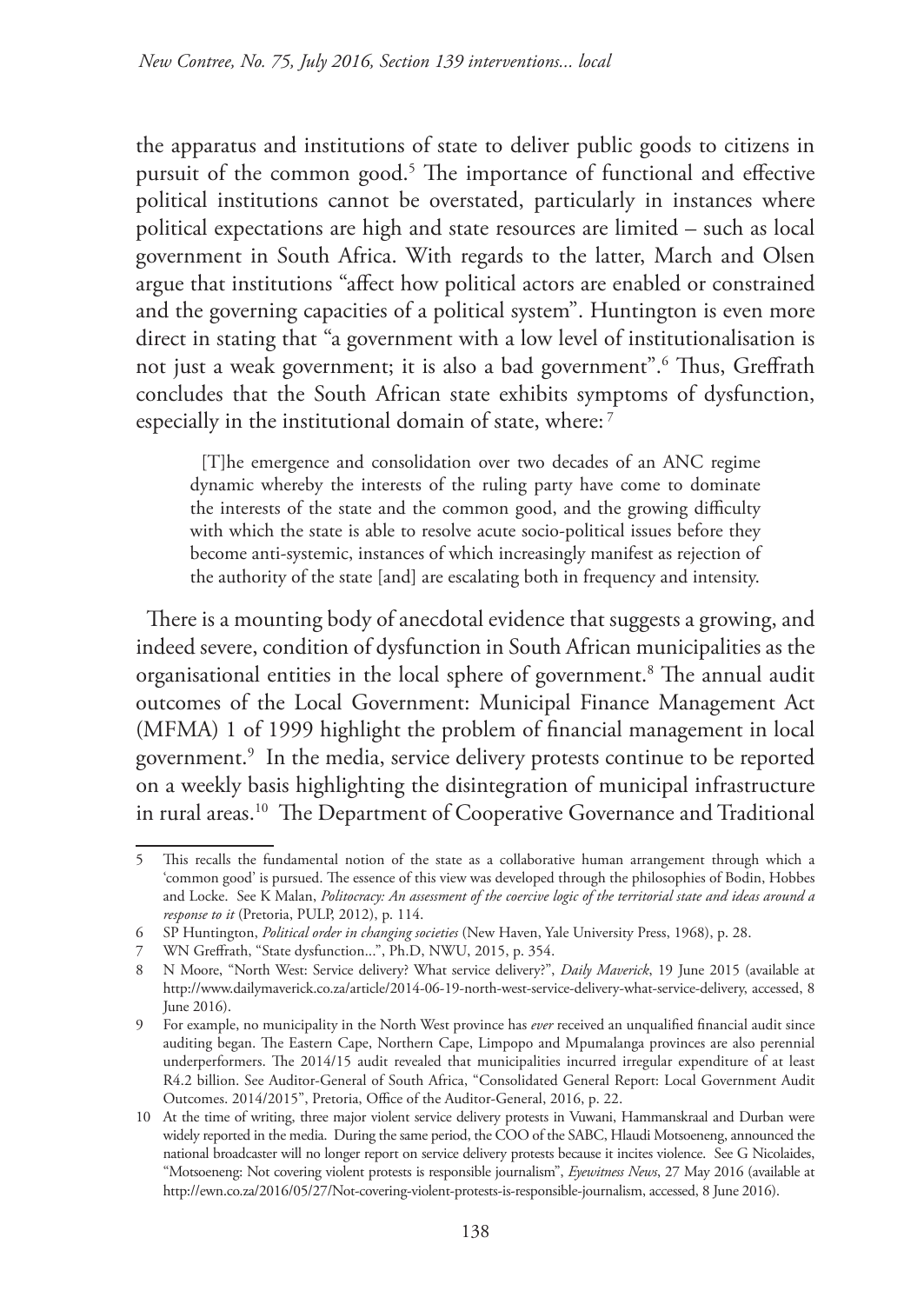Affairs (COGTA) itself has on many occasions acknowledged the persistent challenges it faces at local government sphere.<sup>11</sup> The latter admission is made despite the numerous policy initiatives, turnaround programmes, and special projects that the department and its predecessors have conceived and implemented over the last ten years. It is evident that these strategies have proven ineffective in turning the tide of local government underperformance.

Escalating levels of political and civic volatility have become highly visible in the form of service delivery protests, directed at local government institutions and infrastructure, as a means of registering dissatisfaction with broader governance.12 Whilst it is self-evident that these protests speak to community dissatisfaction with the rendering of basic services, in other words, to the "material functions" of local government institutions, the phenomenon must also be regarded in a more nuanced light. For example, Booysen argues that service delivery protests are a means of calling the political authorities to  $account<sup>13</sup>$  In this manner, protest is less a reaction to material conditions and more oriented to a form of political participation. From this pragmatic position, Booysen regards protest in South Africa as being primarily opposed to both the quality of service delivery "and" to the public representation of grass-roots needs and desires.<sup>14</sup> Thus, service delivery protests are as much a reaction to the "material" dimension of state dysfunction as it is to the "representative" functions which those institutions are unable to fulfil.

Whereas protest may be interpreted as a reflection of alienation from political institutions, the accountability of these municipal institutions at local government sphere also correlates with the quality of services they render to citizens, i.e. their material functions. Where the resources used to deliver public goods and functions are scarce, the level of accountability for the expenditure of these resources becomes a reliable reflection of the quantity and quality of service delivery. In this regard, the financial management in local government has a track record which is in equal parts well-known and dire. For example, the Auditor-General reported that out of the 335 local government institutions and entities audited during 2012-2013, only 9%

<sup>11</sup> The Presidency, "Twenty year review South Africa: Background paper on local government", Pretoria, The Presidency, 2014; COGTA, "State of local government in South Africa", Pretoria, COGTA, 2009.

<sup>12</sup> M Hough, "Violent protest at local government level in South Africa: Revolutionary potential?", *Scientia Militaria*, 36(1), 2008, p. 8.

<sup>13</sup> S Booysen, "With the ballot and the brick: The politics of attaining service delivery", *Progress in Development Studies*, 7(1), 2007, pp. 21-32.

<sup>14</sup> S Booysen, "With the ballot and the brick...", *Progress in Development Studies*, 7(1), 2007, p. 21.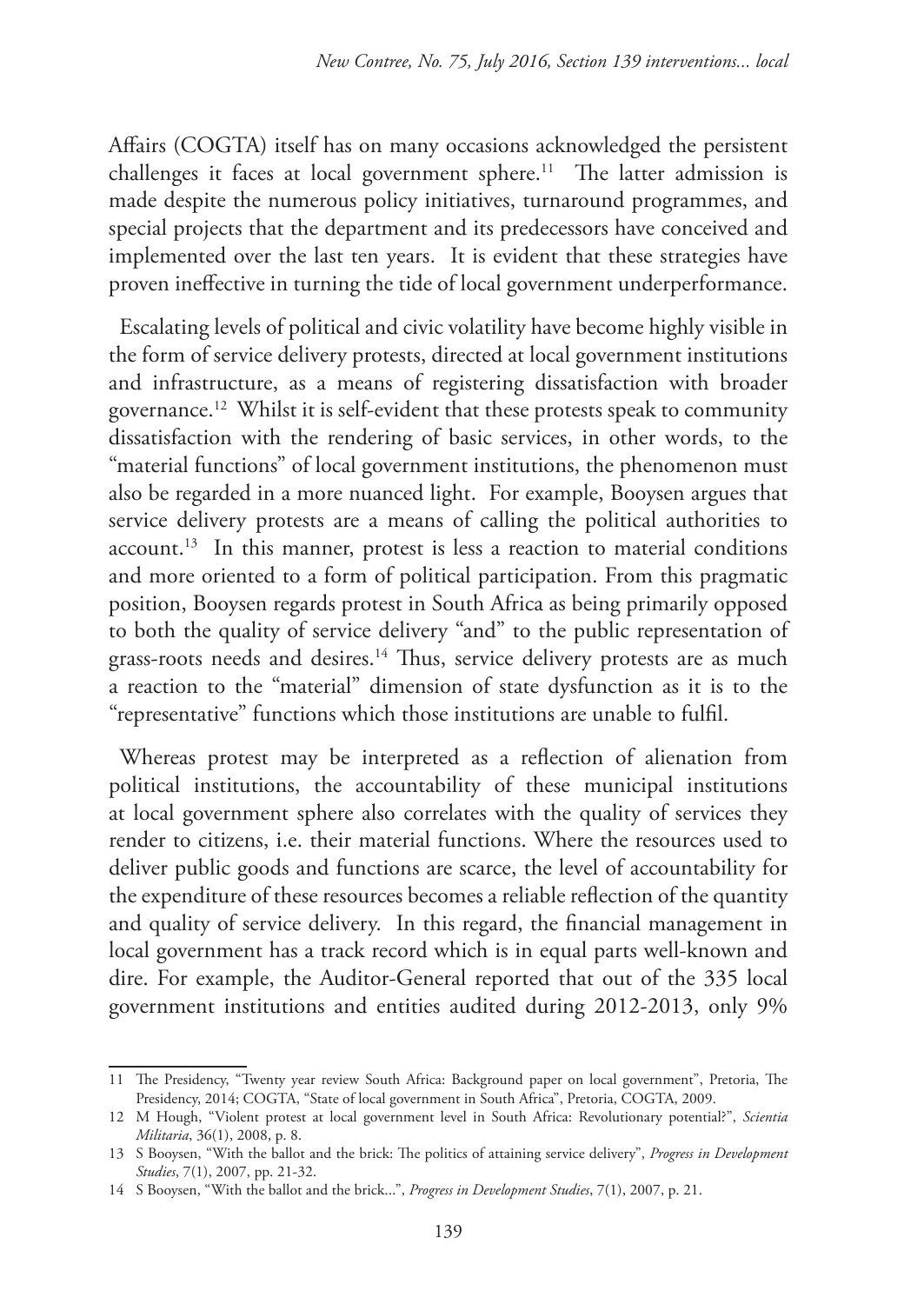(30) achieved an unqualified audit.15 In the Free State, Limpopo and North West provinces, none of the 91 municipal institutions and entities achieved a clean audit.16 Regardless of the causes and motive forces behind such protests, it is undeniable that the phenomenon has attained systemic proportions over the last decade in South Africa, as illustrated in the table to follow (Image 1):

| Year | <b>Protests</b> |
|------|-----------------|
| 2004 | 10              |
| 2005 | 34              |
| 2006 | 2               |
| 2007 | 32              |
| 2008 | 27              |
| 2009 | 105             |
| 2010 | 111             |
| 2011 | 81              |
| 2012 | 173             |
| 2013 | 155             |
| 2014 | 191             |
| 2015 | 164             |

Image 1: Number of service delivery protests (2004-2015)

Source: Municipal IQ, "Press Release: Service delivery protests up in this election year", 11 May 2016 (available at: http://www.municipaliq.co.za/index.php?site\_page=press.php, accessed, 9 September 2016).

These figures indicate an escalation of service delivery protests, and it appears as if protests will likely remain a dominant feature of agitating dissatisfaction in South African political life in the future. It is noting that records of service delivery protests generally commence in the year 2004. This would suggest that the phenomenon rose to prominence during that time, and that the preceding decade of democratic government did not generally witness regular protests of a similar nature. It was also during this time that the phenomenon was first noted in scholarly publications.<sup>17</sup> The contrast between the surge in

<sup>15</sup> Auditor-General of South Africa, "Consolidated general report: Local government audit outcomes. 2012/2013", Pretoria, Office of the Auditor-General, 2014, p. 32.

<sup>16</sup> Auditor-General of South Africa, "Consolidated general report: Local government audit outcomes. 2012/2013", Pretoria, Office of the Auditor-General, 2014, p. 35.

<sup>17</sup> P Alexander, "Rebellion of the poor: South Africa's service delivery protests: A preliminary analysis", *Review of African Political Economy*, 31(123), 2010, p. 24; R Ballard, A Habib, I Valodia & E Zuern, "Globalization, marginalization and contemporary social movements in South Africa", *African Affairs*, 104(417), 2005, p. 626.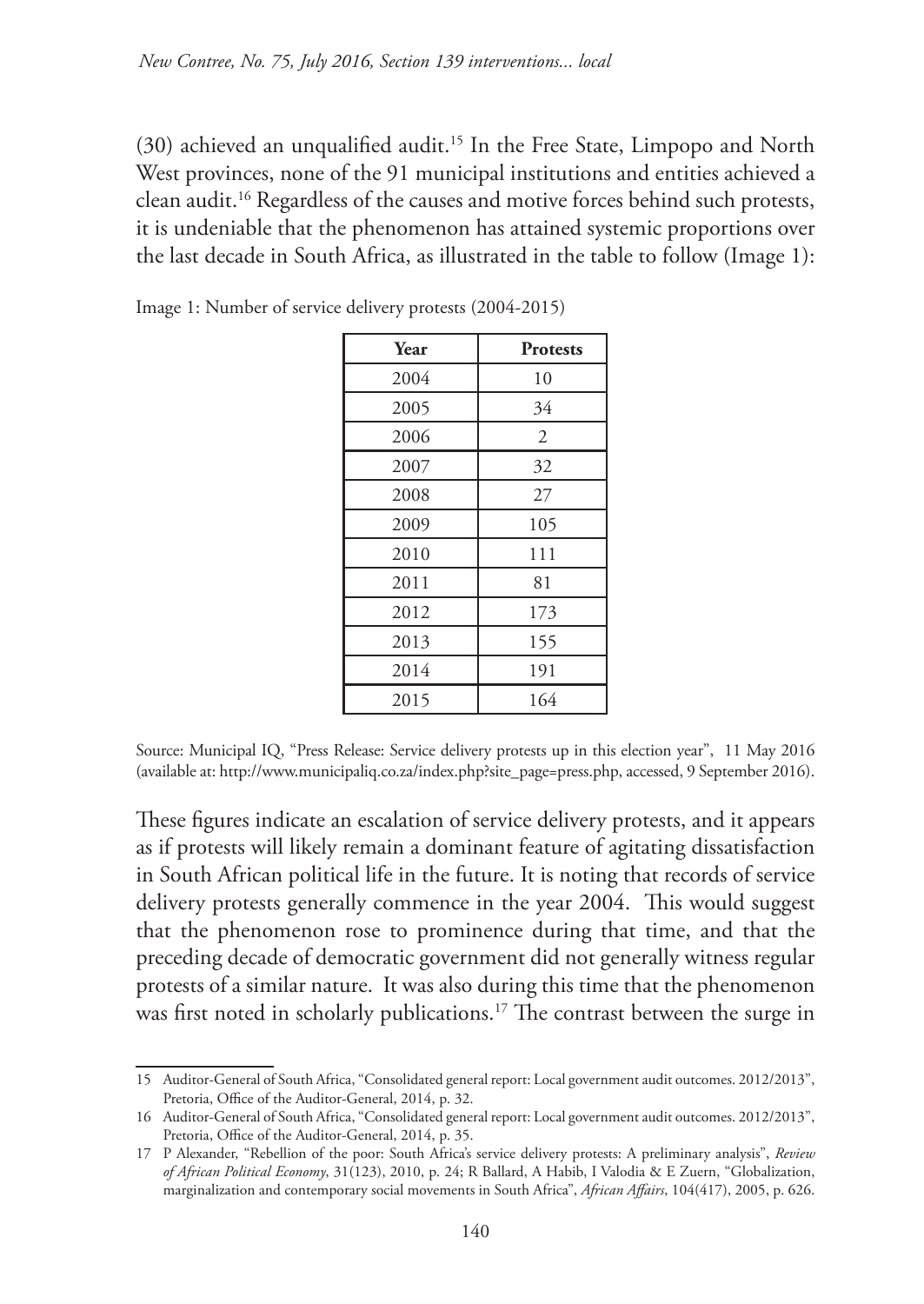protests since 2004 when compared to the relative stability during the first decade following 1994 may be due to the unique political climate during that time. The political legitimacy of the ANC in the immediate post-apartheid years was overwhelming. Successive electoral victories in 1994 and 1999 with 62.65% and 66.35% of the vote, respectively, reflected the popularity and dominance of the party. Consequently, these ten years also represented a political 'honeymoon period' for the ANC in government, during which 'political and symbolic gains can substitute for material gains'.18 However, as the Freedom of Expression Institute explains:<sup>19</sup>

The honeymoon period could not continue. As the country approached its second one-person, one-vote elections, considerable attention was focused on whether government was delivering on its promises. Questions were raised over whether the programme of welfare reforms adopted by government after the first elections, the Reconstruction and Development Programme (RDP), was being shelved in favour of a macro-economic framework aimed at increasing South Africa's ability to compete in the global economy. The government's commitment to human rights – especially the freedoms of expression and association – continued to be tested.

The advent of service delivery protests therefore reflects South Africans' dissatisfaction with the inadequate pace of service delivery after an initial period of apparent leniency in expectations. In likening this trend of protest with those demonstrations that occurred during the dusk of apartheid, Atkinson remarks that:<sup>20</sup>

For a 'Rip van Winkel' who had fallen asleep in 1988 and awoken in 2005, it might appear as if the 'rolling mass action' of the end-of-apartheid period had simply continued into the dawn of democratic government in South Africa. Furthermore, in many cases, government responses to such protests have been as uncompromising and inscrutable as those of the National Party of old.

It is disconcerting that, judging from the figures above, the incidence of violent protests has once again become a defining feature of life in South Africa.

<sup>18</sup> R Rothstein, *After the peace: Resistance and reconciliation* (Boulder, Lynne Rienner, 1999), p. 23.

<sup>19</sup> Freedom of Expression Institute, "South Africa since 1994", D Jones (ed.) *Censorship: A World Encyclopedia* (New York, Routledge, 2001), p. 2289.

<sup>20</sup> D Atkinson, "Taking to the streets: Has developmental local government failed in South Africa?", S Buhlungu, J Daniel (eds.), *State of the nation: South Africa 2007* (Cape Town, HSRC Press, 2007), p. 54.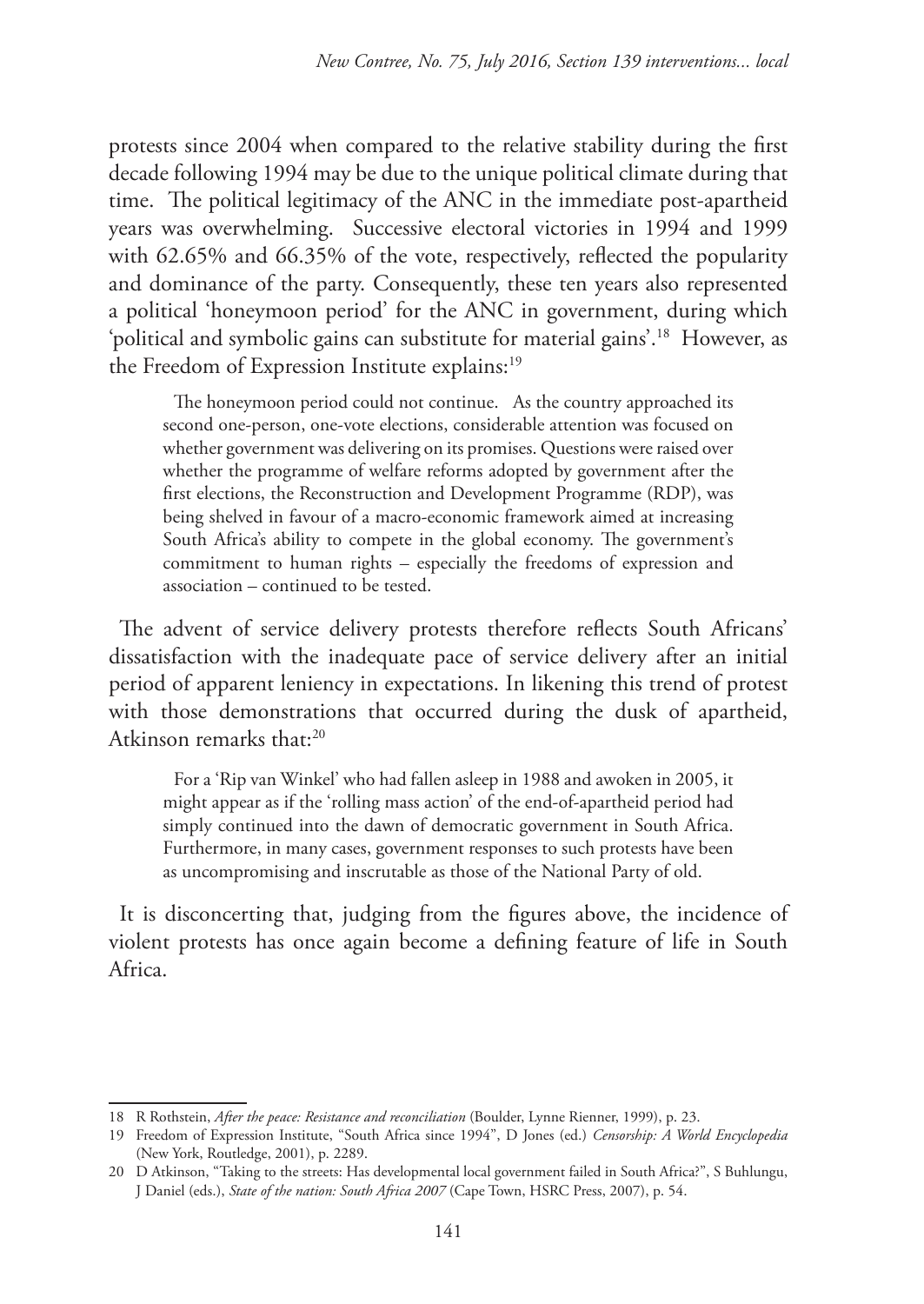# *Municipal (dys-)functionality*

The role and functions of local government in South Africa changed markedly during the course of the twentieth century, since local government structures have generally been designed to reproduce an urban system in accordance with the policy objectives of the prevailing government of the day.<sup>21</sup> Local government was instrumental in the establishment and perpetuation of grand apartheid through strict racial control of urbanisation, the racial segregation of settlements, the racial division local authorities, and discrepancies in the provision of services and housing.22 The doctrine of separate development was therefore premised on segregated structures of local government and regulated by legislation such as the Group Areas Act (41 of 1950), the Urban Bantu Councils Act (79 of 1961) and the Black Local Authorities Act (102 of 1982). Consequently, the purpose of local government during apartheid (and under the 1961 Constitution) differs drastically from the democratic and developmental goals elucidated in legislation since 1994.

What is expected of municipalities in South Africa? In other words, when can they be regarded as "functional" and what would "dysfunction" in the context of broader state dysfunction entail? Answers to these questions should be sought in Section 152 of the Constitution which determines a set of developmental objectives that each municipality must strive to achieve within the limitations of its financial and administrative capacity. The realisation of these objectives should culminate in responsive, accountable, responsible and legitimate local government. These objectives furthermore should lead to the provision of services to communities in a sustainable manner and to the promotion of a safe and healthy environment. All of these objectives of local government should be contextualised as being congruent with the fundamental, normative and constitutionally entrenched guidelines applicable to the entire government, including municipalities. Section 195 of the Constitution provides such guidelines as far as the public administration of South Africa are concerned. These include:23

- the promotion of efficient, economic and effective use of resources;
- accountable public administration;
- transparency by providing information;

<sup>21</sup> I Tsatsire, K Raga, JD Taylor, EJ Nealer, "Historical overview of specific local government transformatory developments in South Africa", *New Contree*, 57, May 2009, p. 133.

<sup>22</sup> N Ismail, S Bayat & I Meyer, *Local government management* (Halfway House, Thomson Publishing, 1997), p. 42.

<sup>23</sup> RSA, *Final Constitution of the Republic of South Africa, Act 200* (Pretoria, Government Printer, 1993), Section 152.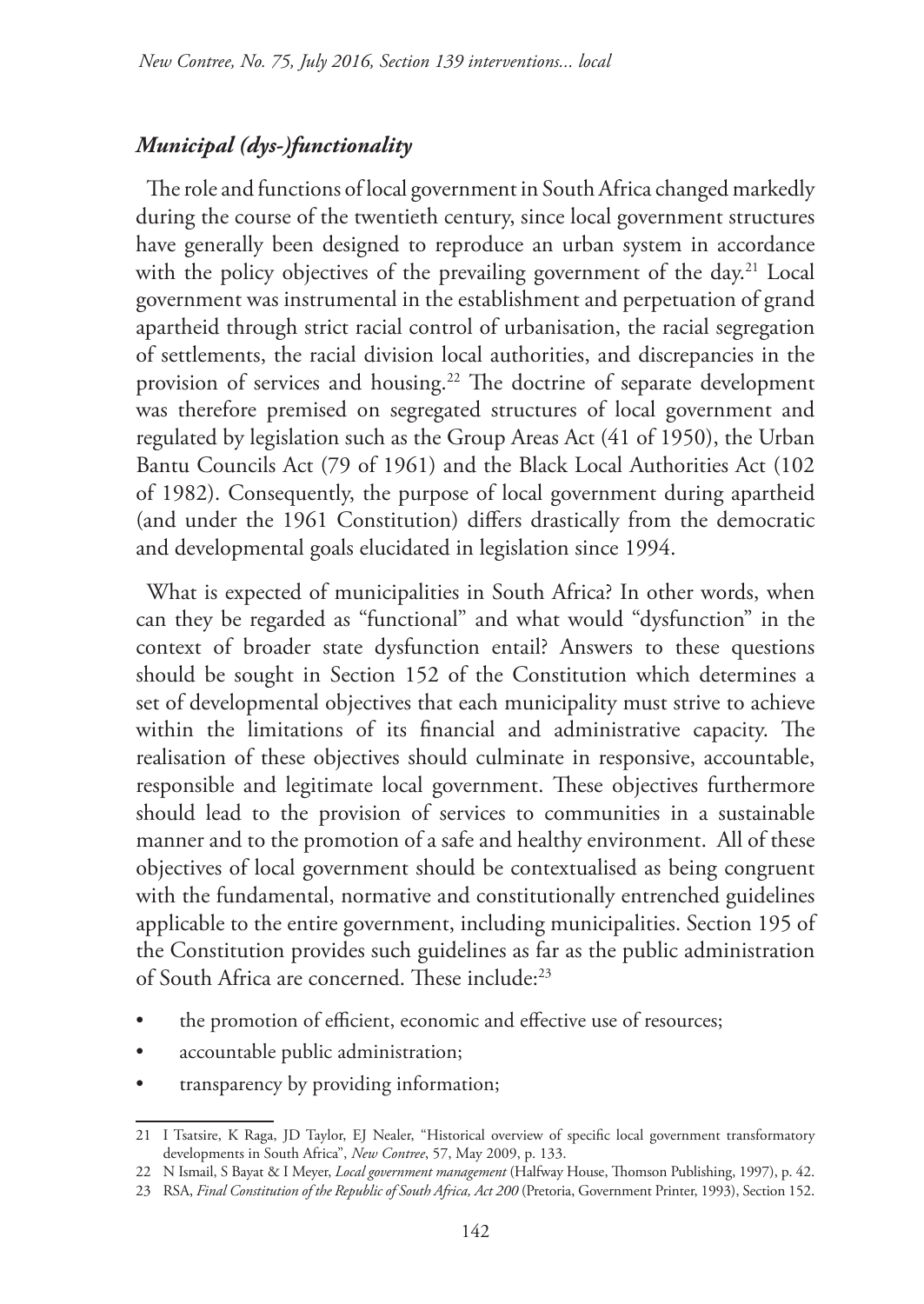- responsiveness to the needs of the community;
- facilitating a culture of public service and accountability;
- promoting and maintaining high standards of professional ethics; and
- cultivating good human resource management and career development practices, to maximise human potential.

These values and principles should inform the manner in which municipalities deliver basic services, for example, water provision, sanitation and waste removal services in the local community.

Municipal functionality is further clarified in terms of Section 156 of the Constitution which provides that a municipality has the responsibility to administer the local government matters listed in Part B of Schedules 4 and 5 to the Constitution. Schedule 4 outlines the functions over which national and provincial government may concurrently pass laws and exercise oversight. Several of these functions speak to the service delivery mandate of local government, e.g. air pollution, waste disposal and water services. National government may, however, set minimum service standards in this regard.

Based on the above it could be argued that municipal functionality can be seen as a situation where municipalities possess the necessary capacity to discharge their constitutional mandate and responsibilities; render basic services to the satisfaction of the community and where the community regards the municipal council to be legitimate, trustworthy and responsive to its needs. In addition the municipal council and administration should have the necessary competence to execute their functions and the broader socioeconomic and political objectives of the state should be operationalised.

However, the realities currently evident in many municipalities are far removed from this ideal. Indeed, municipal dysfunction in South Africa is not only prevalent but also multifaceted in nature, judging by the frequent media reports on issues of protest, corruption, maladministration, incapacity, environmental degradation and the waste of resources. The challenges besetting municipalities demonstrate that the local sphere is far from being a responsible and responsive agent of the people. These challenges are well documented in a variety of official documents and, more recently, in the Medium-Term Strategic Framework (MTSF) 2014–2019 and the "Back to Basics" programme of the Department of Cooperative Governance and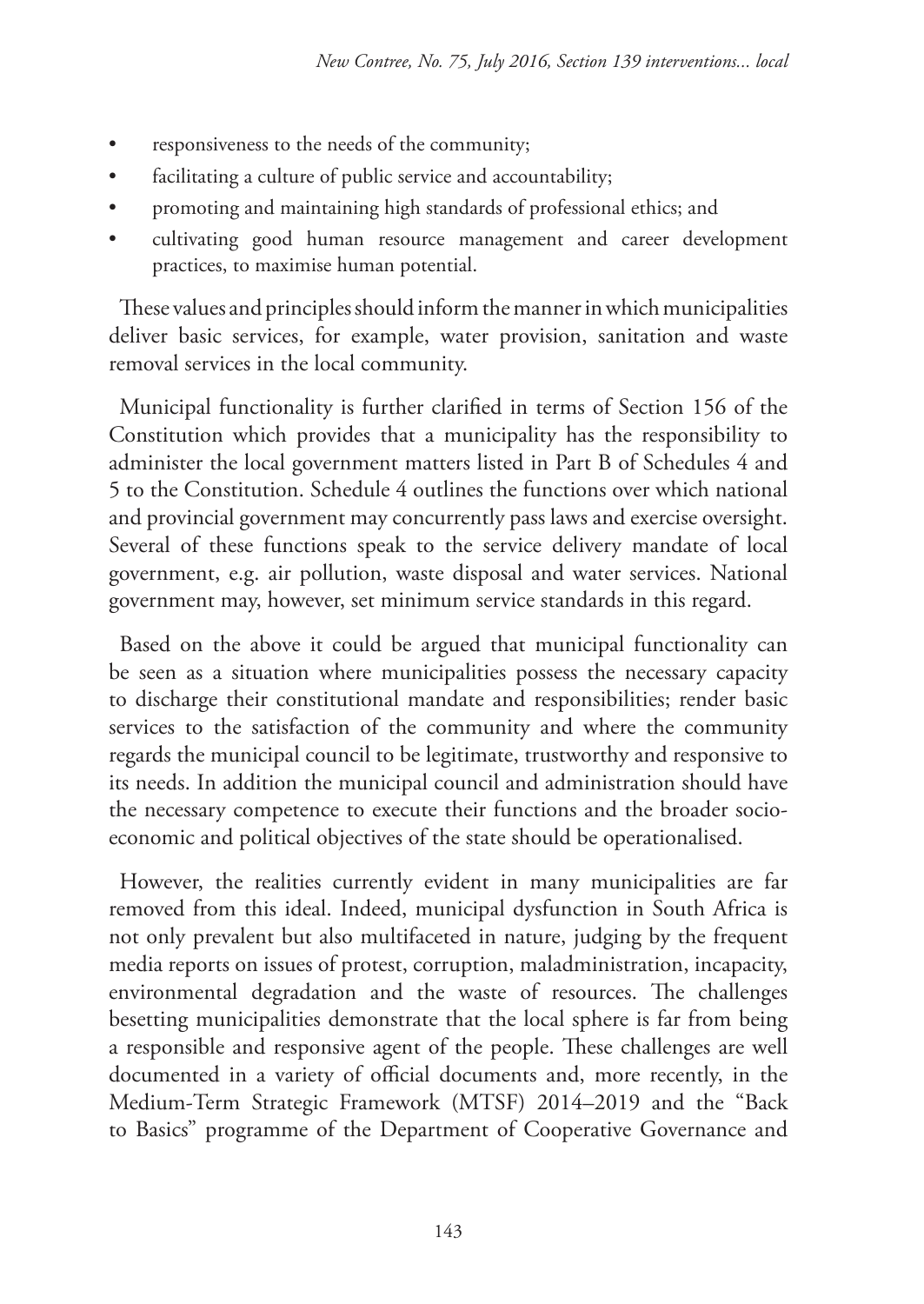Traditional Affairs.24 Issues highlighted in the National Development Plan (NDP) include the tension in the political–administrative interface, unstable administrative leadership, skills deficits, a lack of accountability and authority, poor organisational design and low staff morale.25 In the MTSF of 2014- 2019 it is noted that there is a concern that corruption and maladministration have become deeply entrenched in some municipalities. This state of affairs is exacerbated by a lack of accountability and transparency in service delivery. In this regards, the South African Local Government Association (SALGA) currently differentiates between municipalities that are "doing well", are "reasonably functional" or "almost dysfunctional" and those that are "in the ICU" (i.e. in distress).<sup>26</sup>

Municipalities categorised as being "almost dysfunctional" and "in distress" share commonalities such as:

- political in-fighting and instability;
- non-compliance with rules and regulations;
- high staff vacancy rates;
- high levels of incompetency among staff;
- low levels of capital budget spending and inappropriate spending of budgets;
- overall disregard for financial and supply chain management regulations;
- compromised service delivery;
- high level of community dissatisfaction resulting in protests; and
- absence of strategic and integrated planning.

It is further observed that communities that generally lack awareness and knowledge of their rights will be unable to take action and confront the municipality over poor service delivery. As a result, a culture of ambivalence (if not impunity) takes root among municipal authorities, who know they will not be challenged, since citizens are not aware of their rights and do not know how to seek recourse when their legitimate expectations remain unmet or are abused.<sup>27</sup> The MTSF 2014–2019 refers explicitly to the decline in public trust in local government and sees it as a result of poor governance

<sup>24</sup> Department of Co-operative Governance and Traditional Affairs (CoGTA), Back to basics: Serving our communities better!, Pretoria, CoGTA, 2014.

<sup>25</sup> National Planning Commission (NPC), National Development Plan 2030, Pretoria, NPC, 2012.

<sup>26</sup> South African Local Government Association (SALGA), Report from the Chief Executive Officer , Presentation, The 8th National Municipal Managers Forum, 4 September 2014, p. 26.

<sup>27</sup> ET Mdlongwa, "Makana Municipality Budget Analysis", Public Service Accountability Monitor, October 2014 (available at http://www.ru.ac.za/media/rhodesuniversity/content/psam/documents/.pdf., accessed, 23 March 2016).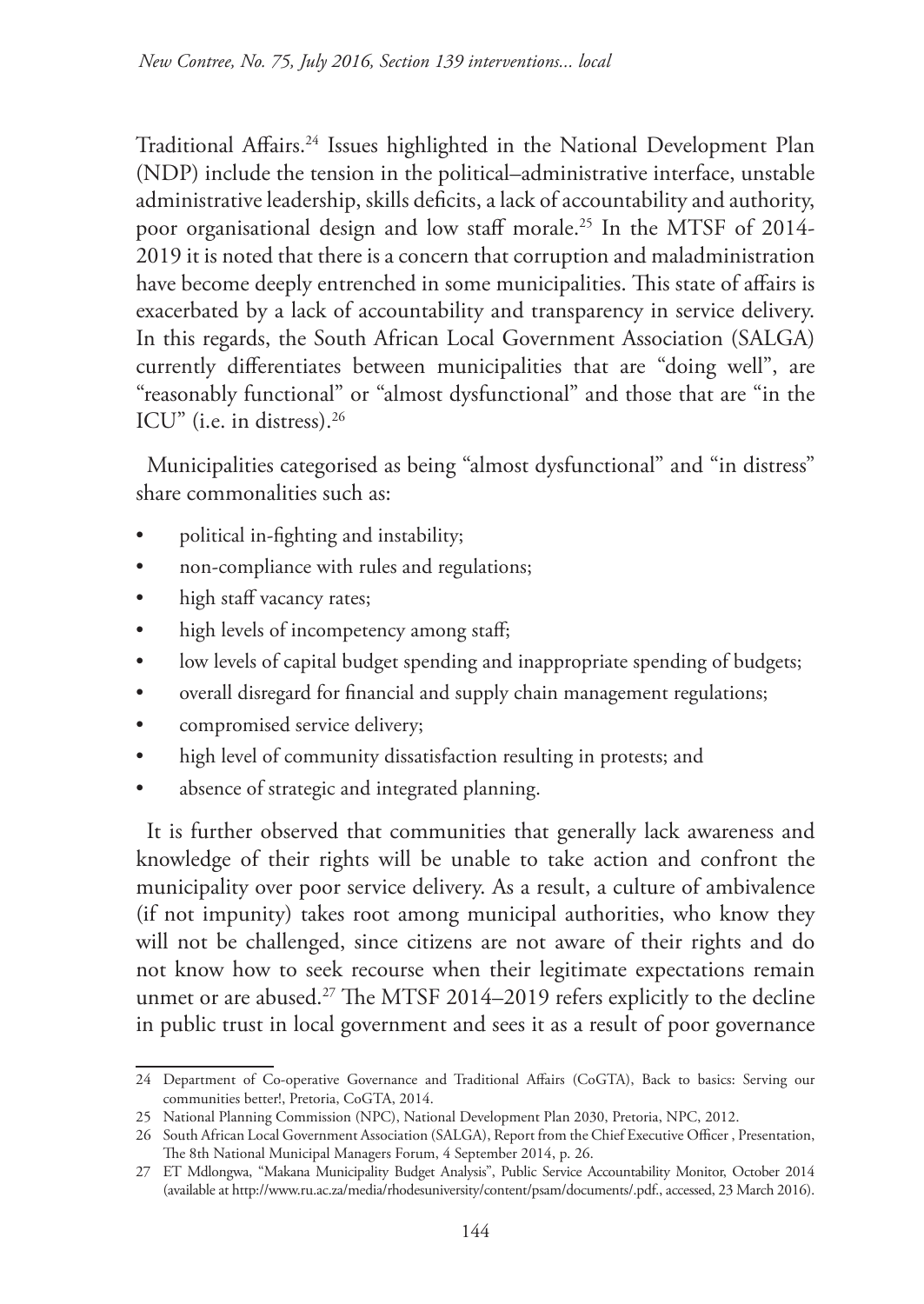and accountability.28 Previous "State of Local Governance" reports produced by the Good Governance Learning Network (GGLN) have also referred pertinently to themes of trust, disillusionment, frustration and anger on the part of communities who feel that their rights are not recognised, their experiences are not acknowledged and their voices are not heard.<sup>29</sup>

Former Minister of Co-operative Governance and Traditional Affairs, Pravin Gordhan further conceded on 15 August 2015 that the Department had concluded that: 30

The bottom third of municipalities are frankly dysfunctional, and significant work is required to get them to function properly. Though most of the necessary resources to render the functions or maintain the systems are available, the basic mechanisms to perform these functions are often not in place. It is in these municipalities that we are failing our people dramatically.

Former Deputy Minister of COGTA, Yunus Carrim, previously admitted that national government failed to intervene early on when a host of municipalities were showing signs of failure. In fact, they did not "anticipate" the extent to which constant "power struggles" within and between municipalities "would paralyse service delivery" and did not foresee the extent to which municipalities would become the "soft underbelly of patronage and corruption in our country".31 In COGTA's State of Local Government Report (2009) it is acknowledged that the crisis is multi-faceted including "widespread institutional and delivery paralysis, political factionalism, massive services' backlogs, a spreading culture of patronage, fraud and nepotism, ineffective and inaccessible systems of accountability, huge amounts of fruitless and wasteful expenditure, lack of financial management and poor overall skills as well as increasing alienation of ordinary people from local government".<sup>32</sup> As a result, the state of local government can be described as one of recurring

<sup>28</sup> M Pieterse, "Development, the right to the city and the legal and constitutional responsibilities of local government in South Africa", *South African Law Journal*, 131(1), 2014, pp. 149-177; The Presidency, "2014- 2019 Medium Term Strategic Framework, Outcome 9", Pretoria, The Presidency, 2014.

<sup>29</sup> Good Governance Learning Network (GGLN), "In Pursuit of responsible and responsive local governance: Perspectives from civil society on local governance in South Africa (A state of local governance report)", Cape Town, GGLN, 2015. The issues noted also feature consistently in issues 2012-2014 of the state of local governance report compiled by the GGLN.

<sup>30</sup> T Lund, "Local government reform: Pravin's big challenge", *Financial Mail*, 11 December 2014 (available at http://www.financialmail.co.za/coverstory/2014/12/11/local-government-reform-pravins-big-challenge, accessed, 11 May 2016).

<sup>31</sup> DT McKinley, "A state of deep crisis in South Africa's local government", *The South African Civil Society Information Service*, 10 March 2011 (available at http://www.sacsis.org.za/site/article/635.1, accessed, 11 May 2016).

<sup>32</sup> Department of Cooperative Governance and Traditional Affairs (COGTA), State of local government in South Africa: Overview report, Pretoria, COGTA, 2009.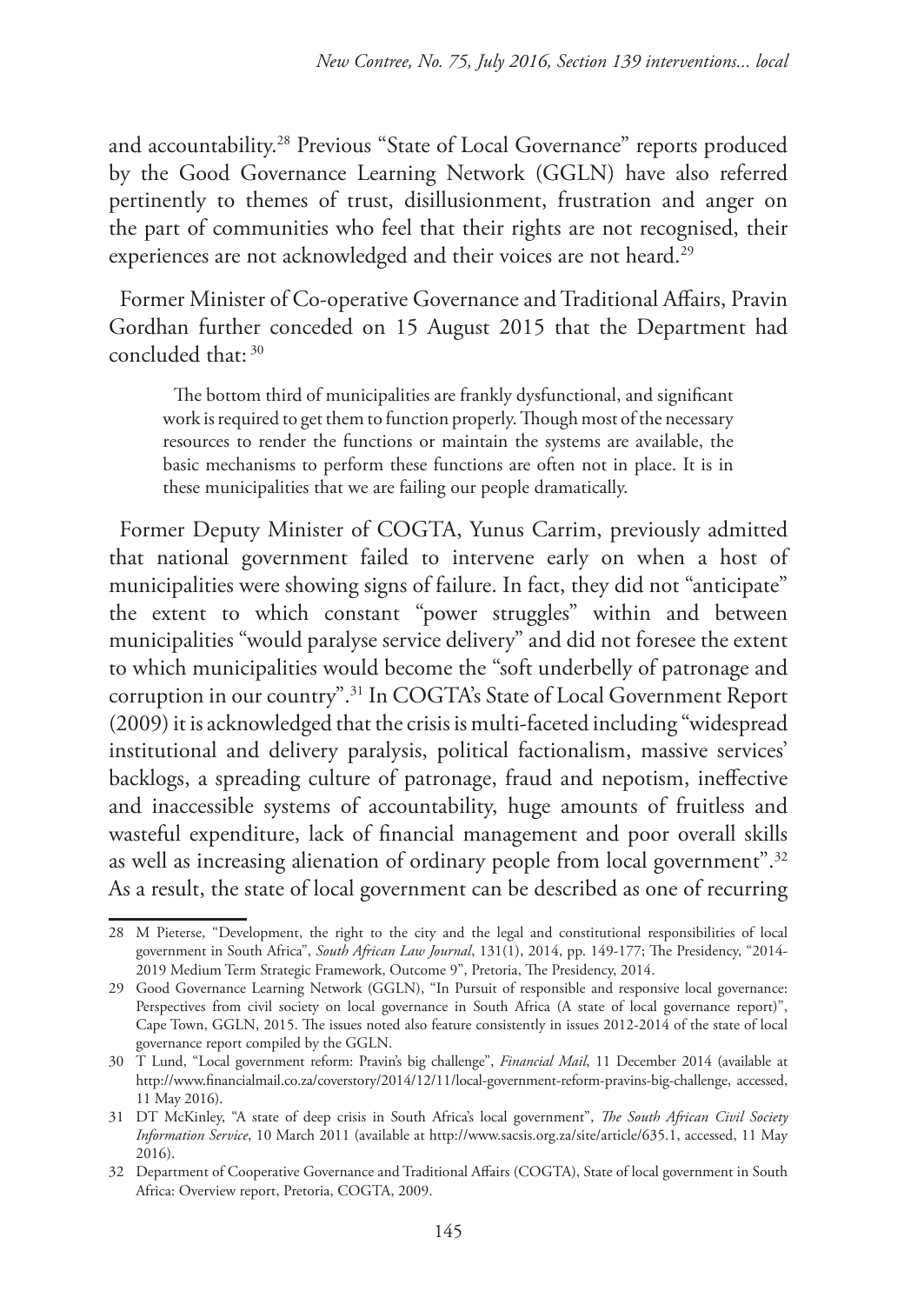crisis management, with successive rescue packages, grandiose development plans and failing political promises.

Scholars and observers of local government have also identified persistent problems surrounding functionality. In a paper titled *Assessing the Quality of*  Local Government in South Africa, Hoffman concluded that:<sup>33</sup>

Local governments in the bottom quartile only perform about forty percent of their functions successfully and they show no signs of improving ... On average, local governments undertake successfully only about fifty five percent of their core functions.

Similarly, a recent study assessing the outcomes of decentralised local government argued that '16 years after the adoption of the Constitution, municipal governance in South Africa is in a state of paralysis, service delivery failure and dysfunction.<sup>34</sup>

The latest policy directed towards remediating the poor functionality of local government is the National Development Plan. Chapter 13 of the NDP notes that "South Africa needs to focus on building a capable and developmental state".35 More specifically, the NDP identifies the need for optimal functioning, coordinated institutions with skilled employees who consistently provide good services and are committed to the public good. It also specifies the need to mainstream citizen participation. The aim is to improve confidence in the state in all sectors, including communities. The principle of capability, reflected in the NDP, is not restricted to skills and capacity but also includes values and a commitment to public service. One of the key remedies suggested for strengthening local government is to: "Take a more long-term approach to developing skills together with a professional ethos and commitment to public service"'. This is a particularly important shift. It moves from the earlier concern that capacity and resources (including finances) are the key factors hindering the effective functioning of local government, to a broader focus that encompasses matters relating to ethos and intent. Without an explicit public service ethos informing organisational practices and the individual behaviour, there is little hope that the required shift to responsible and responsive governance will take root.

<sup>33</sup> B Hoffman, "Assessing the quality of local government in South Africa", *Centre for Democracy, Development and the Rule of Law*, Stanford University, (available at http://cegadev.org/assets/miscellaneous\_files/wgape/12\_ Hoffman.pdf, accessed, 11 May 2016), p. 22.

<sup>34</sup> T Koelble & A Siddle, "Institutional complexity and unanticipated consequences: The failure of decentralization in South Africa", *Democratization*, 21(6), 2014, p. 1117.

<sup>35</sup> National Planning Commission (NPC), National Development Plan 2030 ,Pretoria, NPC, 2012, p. 410.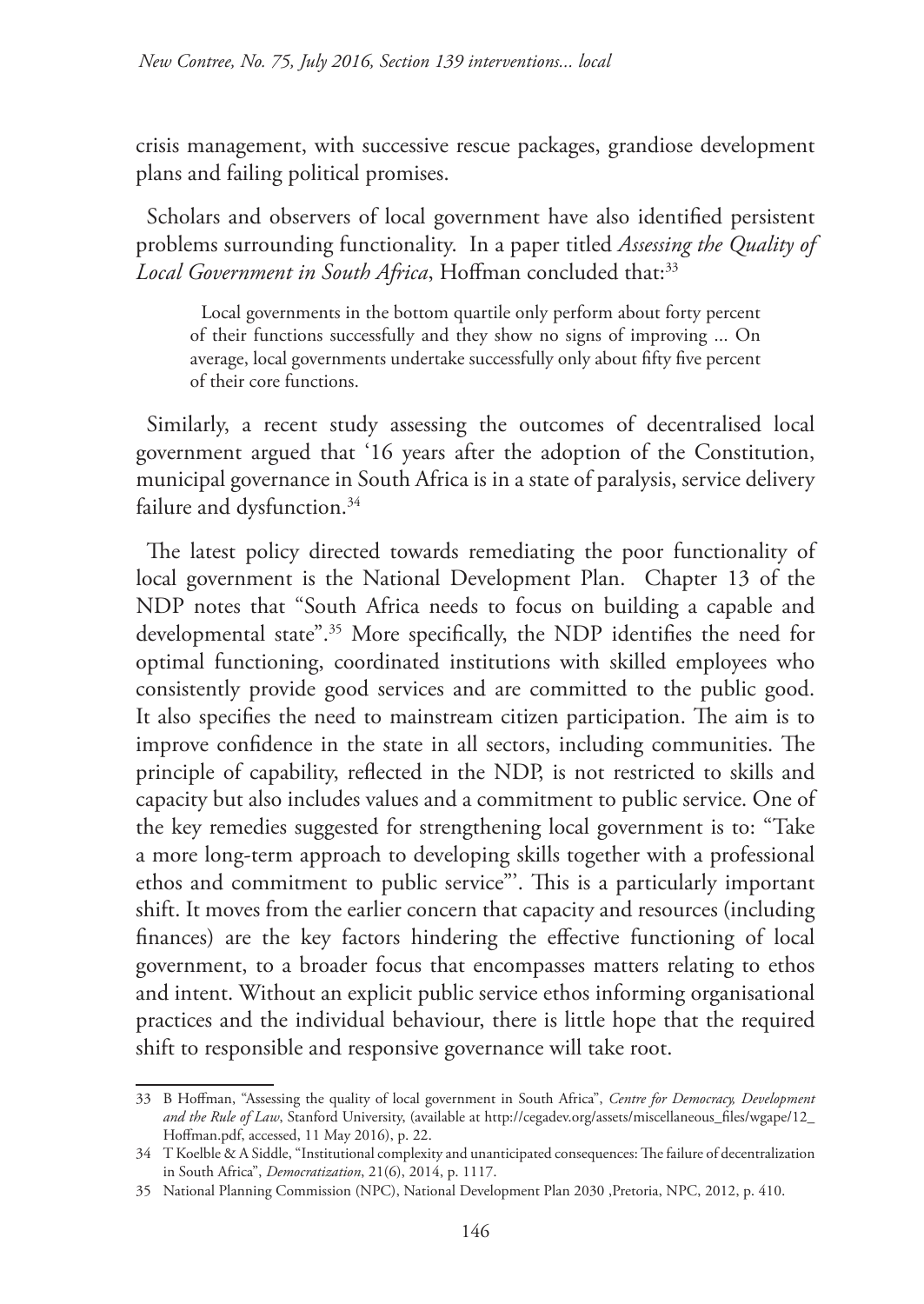# **Municipal support and oversight**

The importance of a renewed public service intent and ethos is further emphasised by the fact that an extensive statutory and regulatory framework exists to ensure municipal support and oversight. Section 154 of the Constitution mandates national and provincial government to support the local sphere of government, and pursuant to this numerous laws and policies have been created namely:

- The Constitution of the Republic of South Africa, 1996;
- Intergovernmental Fiscal Relations Act 97 of 1997;
- Local Government: Municipal Structures Act 117 of 1998 (as amended);
- Local Government: Municipal Systems Act 32 of 2000 (as amended);
- Local Government: Municipal Finance Management Act 56 of 2003 (as amended);
- Intergovernmental Relations' Framework Act 13 of 2005;
- Framework for Managing Programme Performance Information, 2007;
- The Role of Premiers' Offices in Government-wide Monitoring and Evaluation: A Good Practice Guide, 2008;
- The Green Paper: National Strategic Planning, 2009;
- Policy on Improving Government Performance, 2010; and
- South African Statistical Quality Assessment Framework (SASQAF), 2010.

Furthermore, the Government-wide Monitoring & Evaluation System (GWM&ES) was established (2007) to foster an integrated framework for the monitoring and evaluation of policy programme implementation endeavours in all spheres of government. In addition, according to the Annual Report, the primary mandate of the national Department of Cooperative Governance and Traditional Affairs is the promotion of sustainable development by providing support to local government initiatives.<sup>36</sup> The support should strengthen the financial, human, technical and administrative capacities of municipalities, enabling them to achieve their developmental objectives. However, the State of Local Government Assessment Report shows that, despite significant gains, many municipalities are in deep distress. They continue to falter in the delivery of basic municipal services including clean water, electricity and sanitation. The Consolidated General Report: Local Government Audit

<sup>36</sup> Department of Cooperative Governance and Traditional Affairs (COGTA), Pretoria, Annual Report 2010/2011, 2011, p. 10.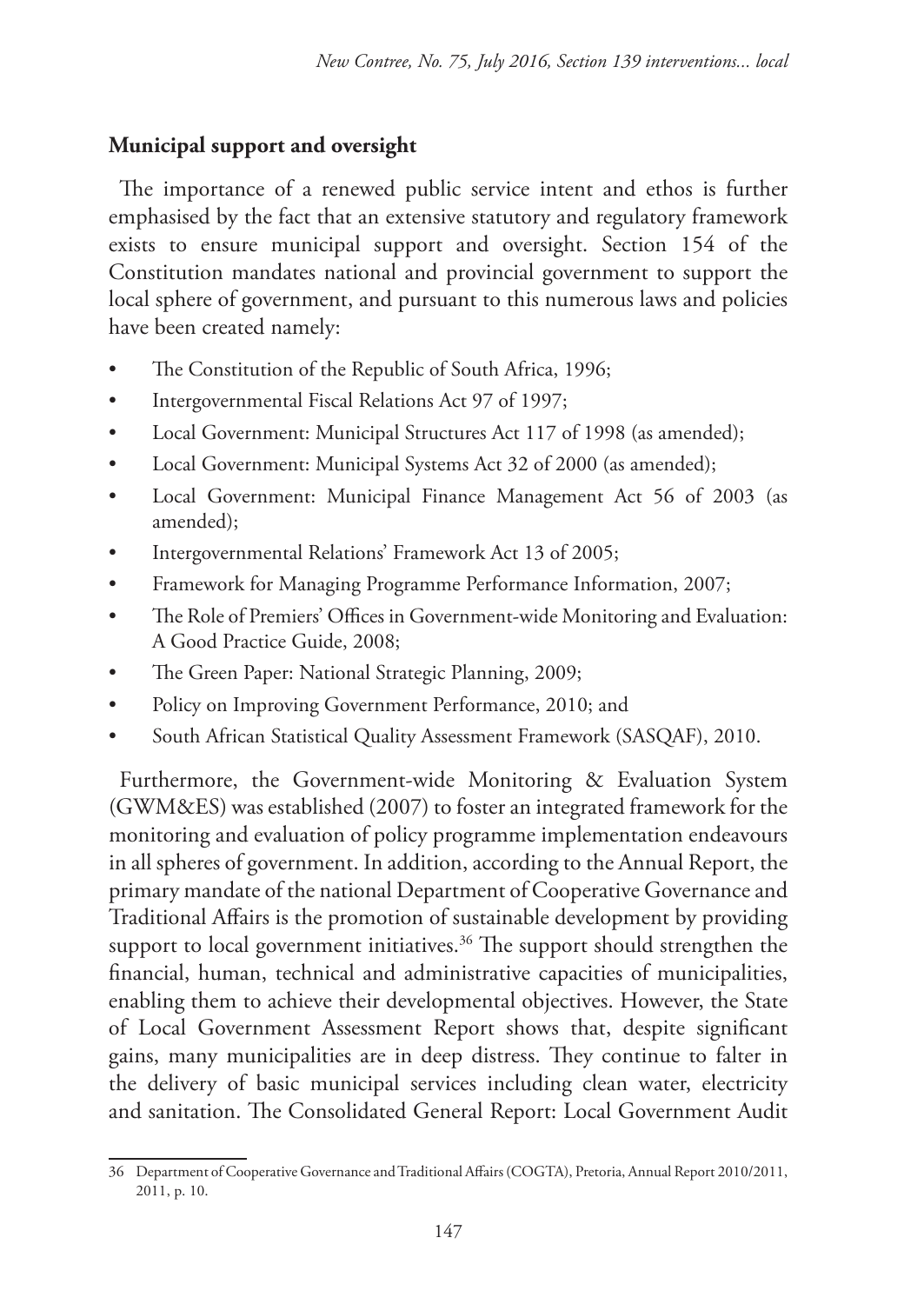Outcomes also indicated that the weak monitoring and oversight processes of systems within COGTA and its provincial equivalents have led to a decline of the importance and significance of audits within the municipalities.<sup>37</sup> The State of Local Government Assessments Report also reveals that the causal reasons for the distress in municipalities mainly relate to the following:

- inadequate accountability measures and support systems;
- weak intergovernmental monitoring and support; and
- weak application of intergovernmental checks and balances, that is, the oversight and review process administered by DCoG.<sup>38</sup>

In further municipal support endeavours SALGA initiated the Municipal Audit Support Programme (MASP) to help municipalities which have qualified or which have adverse audit outcomes to gradually improve and, by sustaining the improvements, to upgrade their audit outcomes. In the same way it aims to support municipalities with unqualified audit outcomes.

In response to general municipal dysfunction, inadequate service delivery levels and rising levels of public protest, the South African Government has a statutory and moral obligation to intervene in the affairs of municipalities. In this regard, Van der Waldt and Greffrath analysed the nature of such "interventionism" in municipalities in South Africa and constructed a typology of interventions. They came to the conclusion that the nature, scope, and intentions of such interventions are not always clear, and further argue that there is sufficient evidence to suggest that government increasingly not only regards interventionism as a viable approach to improve the functionality of municipalities, but also uses it to achieve pragmatic political ends. Thus, scholars and observers scrutinising local government should not regard interventions as isolated or unrelated occurrences, but rather "as part of an emergent strategy in South African governance" – that of "interventionism". Considering the possible covert political motives behind municipal interventions, as well as the ineffective monitoring and inadequate intergovernmental support of municipalities, it becomes increasingly unlikely that key developmental goals such as poverty alleviation, food security, job creation and infrastructure delivery will be realised at local government sphere.<sup>39</sup>

<sup>37</sup> Auditor-General of South Africa, Pretoria, Office of the Auditor-General, Consolidated general report: Local government audit outcomes, 2010/2011, 2012, p. 96.

<sup>38</sup> Department of Co-operative Governance and Traditional Affairs, State of local government assessments report, (Pretoria, Government Printer, 2009), p. 22.

<sup>39</sup> J de Visser, N Steytler & J Mettler, *Provincial supervision: Manual for the application of section 139 of the constitution* (Pretoria, Department of Provincial and Local Government, 2000), p. 45.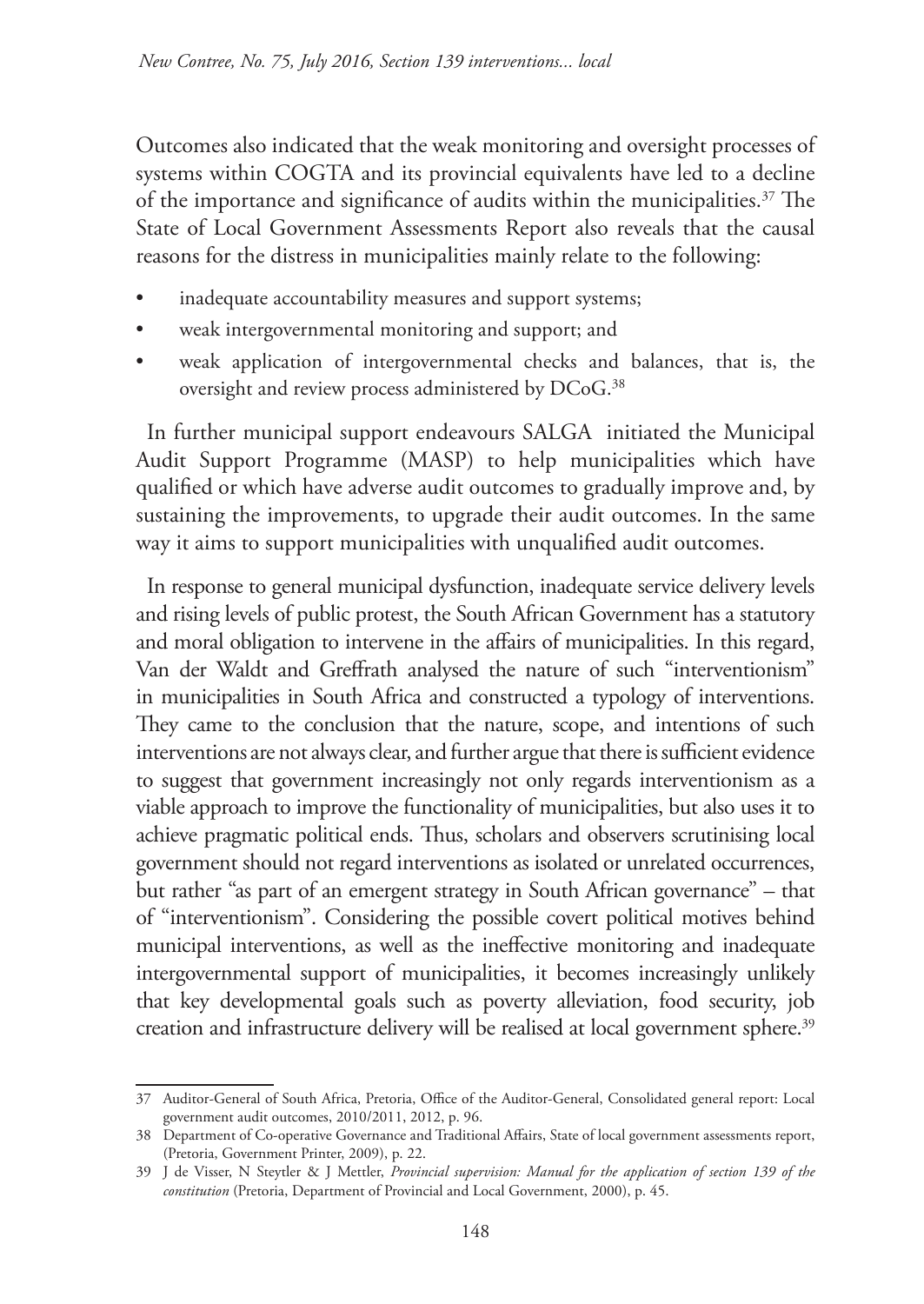In order to analyse the growing trend of municipal intervention, the next section will focus specifically on the constitutional prescripts for such interventions, as stipulated in Section 139 of the Constitution.

# **Section 139 interventions: Requirements and ambiguities**

As noted previously, despite their distinctive roles, the Constitution authorises national and provincial executives to intervene in provincial administration and local government respectively, within certain constitutional constraints. These interventions are authorised by Sections 100 and 139. The national or provincial executive may intervene in a manner and to the extent prescribed by the Constitution (procedural requirements), but are required to provide reasons for intervention in provincial or local government affairs, respectively (substantive requirements).

Section 139(1) of the Constitution pertains to "a municipality" and the failure of such a municipality to execute its constitutional obligations. However, the precise nature and extent of such failure is unclear. For example, is the failure of one municipal department, as seen in the fact that it has become dysfunctional, sufficient to justify an intervention? Such an interpretation would suggest that a province may intervene in a municipality where, say, waste disposal and water supply are inadequate, while all other departments are performing well. Alternatively, will an intervention be justified when the council as a political structure becomes dysfunctional due to factionalism and in-fighting?; or when the Chief Executive Officer (i.e. Municipal Manager) acts in an irresponsible manner?; or are interventions only required when a combination of these conditions are present? The ambiguities and scope of interpretation surrounding the word "municipality" make it particularly difficult to ascertain and analyse the reasons behind provincial interventions, as well as the scope and extent of such interventions.<sup>40</sup>

In terms of Section 151(2) of the Constitution the executive and legislative authority of a municipality are vested in the Municipal Council, and it therefore is the highest authority in a municipality. It could thus be argued that the word "municipality" should be seen as a comprehensive concept incorporating "all" structures and systems of a municipality, including its

<sup>40</sup> J November, "The role of provinces in the use of interventions in terms of Section 139(1)(a)-(c) of the Constitution" (LL.M, UWC, 2104), p. 24; J De Visser & N Steytler, *Local Government Law of South Africa, 2nd ed.*, (Durban, LexisNexis, 2012), p. 67.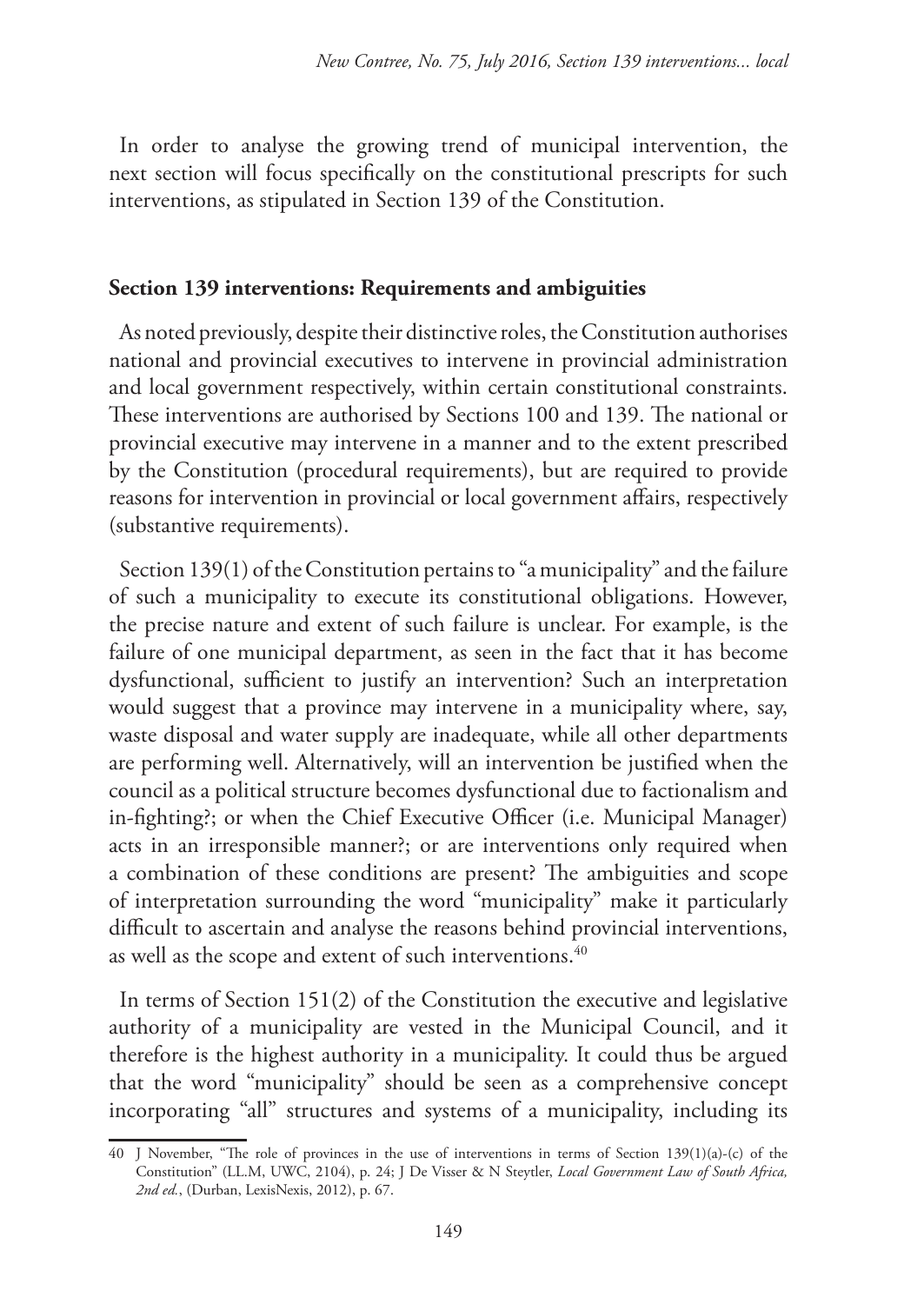workforce. From this perspective, a Municipal Council is accountable to the province in the context of Section 139, and, if any of the municipal structures or its offices fail to perform their obligations and responsibilities, the Municipal Council may request the provincial authorities to intervene.<sup>41</sup>

#### **The potential for political misuse**

An additional ambiguity surrounds Section 139 interventions when it is taken into account that the Constitution mandates interventions "When a municipality cannot or does not fulfil an *executive obligation* in terms of *legislation*". Again, it is unclear what particular executive (i.e. administrative) obligation is being referred to, or to which legislation (i.e. statutes) such obligations are or should be linked. However, some insight into these questions has been provided by the National Treasury which, during a parliamentary portfolio committee meeting held on the  $11<sup>th</sup>$  of February 2015, established a link between Section 139 of the Constitution and Section 137 of the Local Government: Municipal Finance Management Act 56 of 2003. It noted that provincial government would be "obliged to intervene" if there were a financial crisis, but could use "discretion" in cases where there were problems in making payments or where expenditure exceeded revenue.<sup>42</sup> It was also noted that where interventions were not supported by proper action plans, they tended not to be effective.

Furthermore it is unclear whether provincial government may intervene in a municipality where there is non-adherence to the "developmental mandate and broad objectives of local government" as stipulated by the Constitution, or where a "specific" statutory obligation (i.e. municipal service function) is not adhered to. As noted previously in this article, the objectives of municipalities are very broadly defined by Section 152 as "... to ensure the provision of services to communities in a sustainable manner, the promotion of social and economic development and the promotion of a safe and healthy environment". It would, however, be very difficult to objectively and quantifiably measure a municipality's non-achievements of these objectives, since they constitute long-term developmental outcomes rather than short-term municipal outputs

<sup>41</sup> C Murray & Y Hoffman-Wanderer "National Council of Provinces and Provincial Intervention in Local Government", *Stellenbosch L. Rev*., 18, 2007, p. 7.

<sup>42</sup> Parliamentary Monitoring Group, Intervention in Mtubatuba Local Municipality; Briefing by Mayor and Member of Executive Council, PMG, 2015 (available at https://pmg.org.za/committee-meeting/19989/, accessed, 10 April 2016).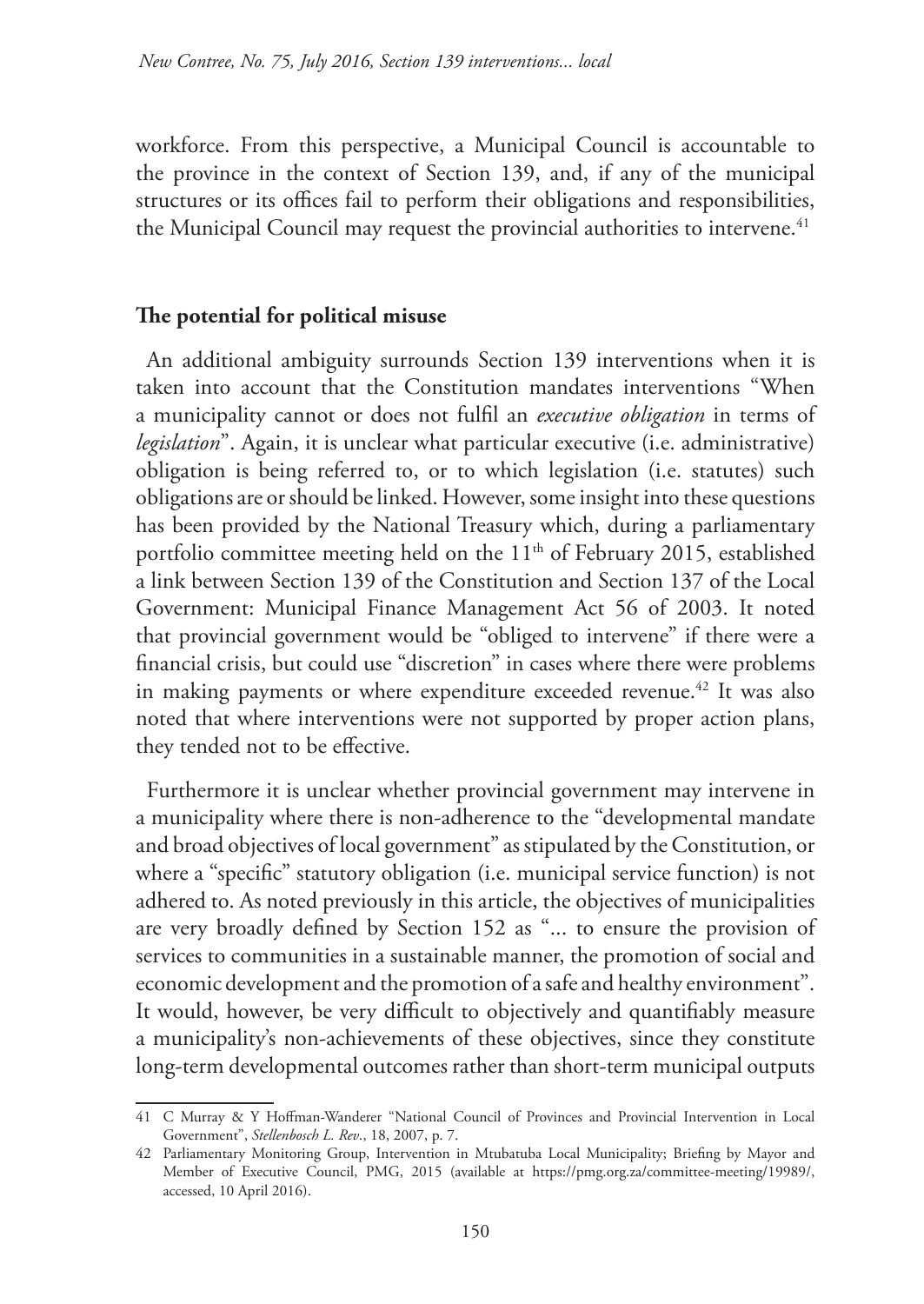(i.e. services and products). If these Section 152 constitutional objectives are used as a yardstick, it could reasonably be argued that, based on the general state of dysfunction, and the dysfunction in municipalities in particular, at least sixty percent of all municipalities in South Africa would require immediate section 139 interventions. To further labour the point: during a Parliamentary National Council of Provinces (NCOP) and COGTA meeting held on the 7<sup>th</sup> of February 2011, the North West Province briefed the Committee on the constitutionality and procedural aspects of the dissolution of the administration of Ngaka Modiri Molema District Municipality.<sup>43</sup> These were based on Section 139(1)(c) and, according to the province, were threefold: governance, administration and service delivery. In other and similar committee briefings the grounds cited for interventions included poor governance and management of council matters by the municipal councils, poor leadership and oversight by the councils, breach of code of conduct by councillors, poor relations between council and administration, deterioration of service delivery, poor administrative leadership and lack of administrative capacity within the municipal administrations. Once again, these reasons are generic and it is unclear what exactly prompted the province to intervene. There is no account of the criteria which must be employed when initiating an intervention on the basis of poor "governance", "administration" and "service delivery", nor is there any indication of how such criteria are to be operationalised.

The phrasing of Section 139 includes "cannot or does not". These are ambiguous words which also require clarification. In legal terms, the word "cannot" generally refers to a situation where someone is "incompetent or unable" to do something. Accordingly, a municipality may have had the intention to perform, but due to reasons (perhaps some beyond their control) is incapable of doing so.<sup>44</sup> The word "does not", however, "infers intention". Thus, a municipality may have the necessary capability, but due to "a reason of intent" there may be reluctance or even covert resistance to fulfilling certain obligations. The question consequently arises as to how such obstructive intention could be verified? Are the high numbers of service delivery protests or boycotts, for example, an indirect symptom of such obstructive intent in municipalities, or should the province provide other evidence to prove

<sup>43</sup> Parliamentary Monitoring Group, Termination of intervention in Ngaka Modiri district: Department of Local Government and Traditional Affairs, North West briefing, PMG, 2011 (available at https://pmg.org.za/ committee-meeting/12500/, accessed, 24 April 2016).

<sup>44</sup> J November, "The role of provinces in the use of interventions in terms of Section 139(1)(a)-(c) of the Constitution", LL.M, UWC, 2104, p. 25.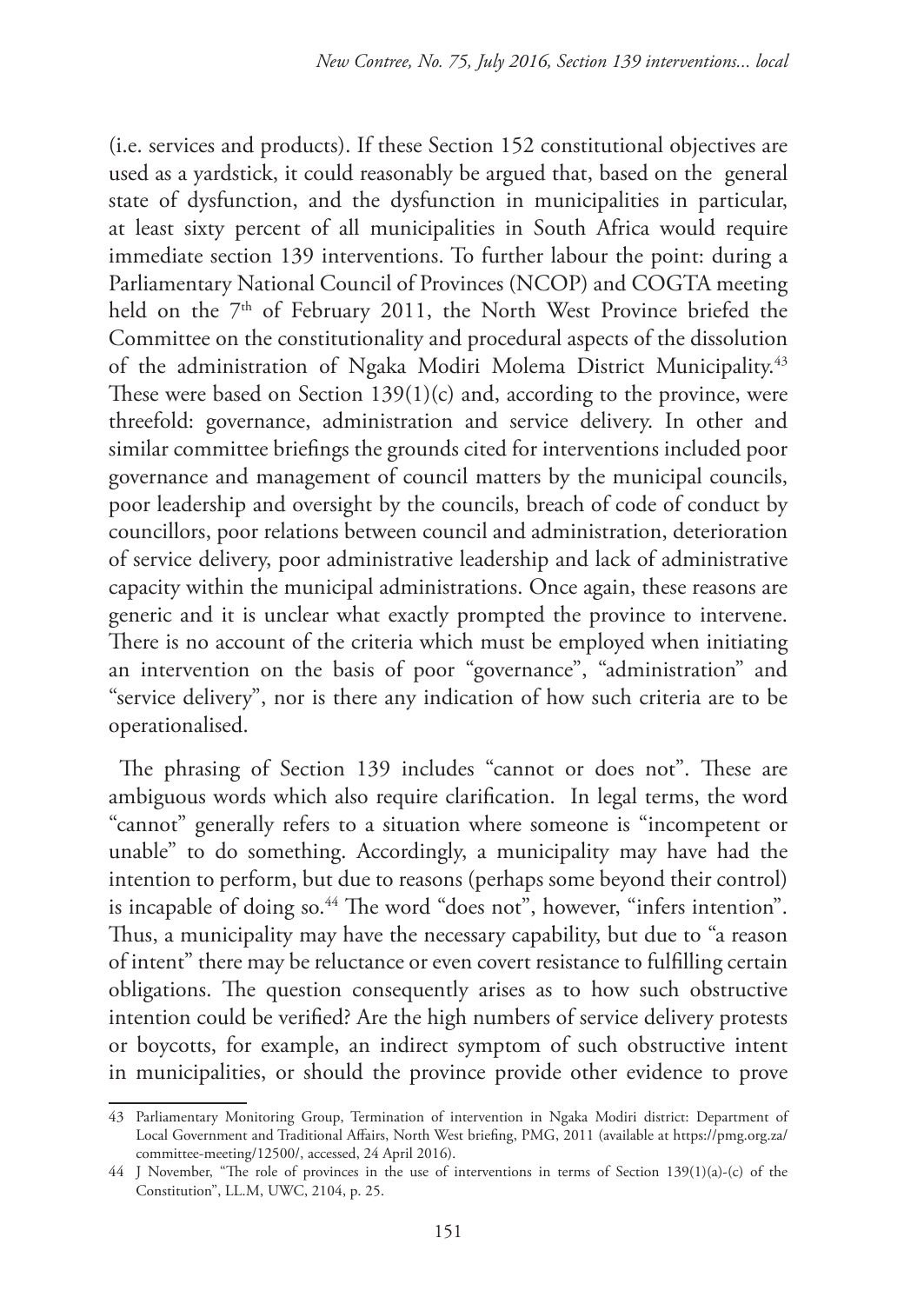the existence of such, usually covert, circumstances? It is this scenario, often encountered in dysfunctional municipalities, together with the phenomenon of state dysfunction in general, that stimulates conspiracy theories and speculations of machinations intended to benefit political actors at the expense of municipal governance. Based on such assumptions, it may be implied that provincial intervention could be expedited or withheld purely on the basis of realpolitik, and that Section 139 is employed where there are factional and regional political dynamics in order to sway the balance of power in municipalities.

From the preceding discussion, it is evident that the justification for Section 139 interventions is arguably too broad and the requirements too vague. These shortcomings may enable individuals, groups or parties with certain political intentions to misuse interventions as an instrument to achieve political goals, at the expense of governance. By the same token, it would be particularly difficult to pinpoint such covert intentions since the particular reasons provided by a province as justification for an intervention are typically vague and unspecific.

# **Analysis of Section 139 interventions**

The most challenging part of studying Section 139 interventions in South Africa is that there is no consolidated and comprehensive database of such interventions over the past twenty years. Therefore, a significant part of the research for this article involved compiling a database by consulting various archival sources, including parliamentary portfolio committee minutes, government gazettes and departmental media briefings. The result is the list contained in the Appendix: List of Section 139 Interventions, which for the first time consolidates all Section 139 interventions between 1996 and 2015. According to this list, there have been a total of 74 Section 139 interventions between 16 March 1998 and 10 September 2015. As noted previously, the first intervention occurred in the Butterworth (Mnquma) Transitional Local Council in 1998, when the Eastern Cape provincial government intervened in the municipality based on the "inability of the Council to fulfil its executive obligations".45 The number of interventions per year is listed in the table as Image Two below:

<sup>45</sup> J de Visser, "A legal analysis of provincial intervention in a municipality", LL.M, UWC, 2009, p. 43.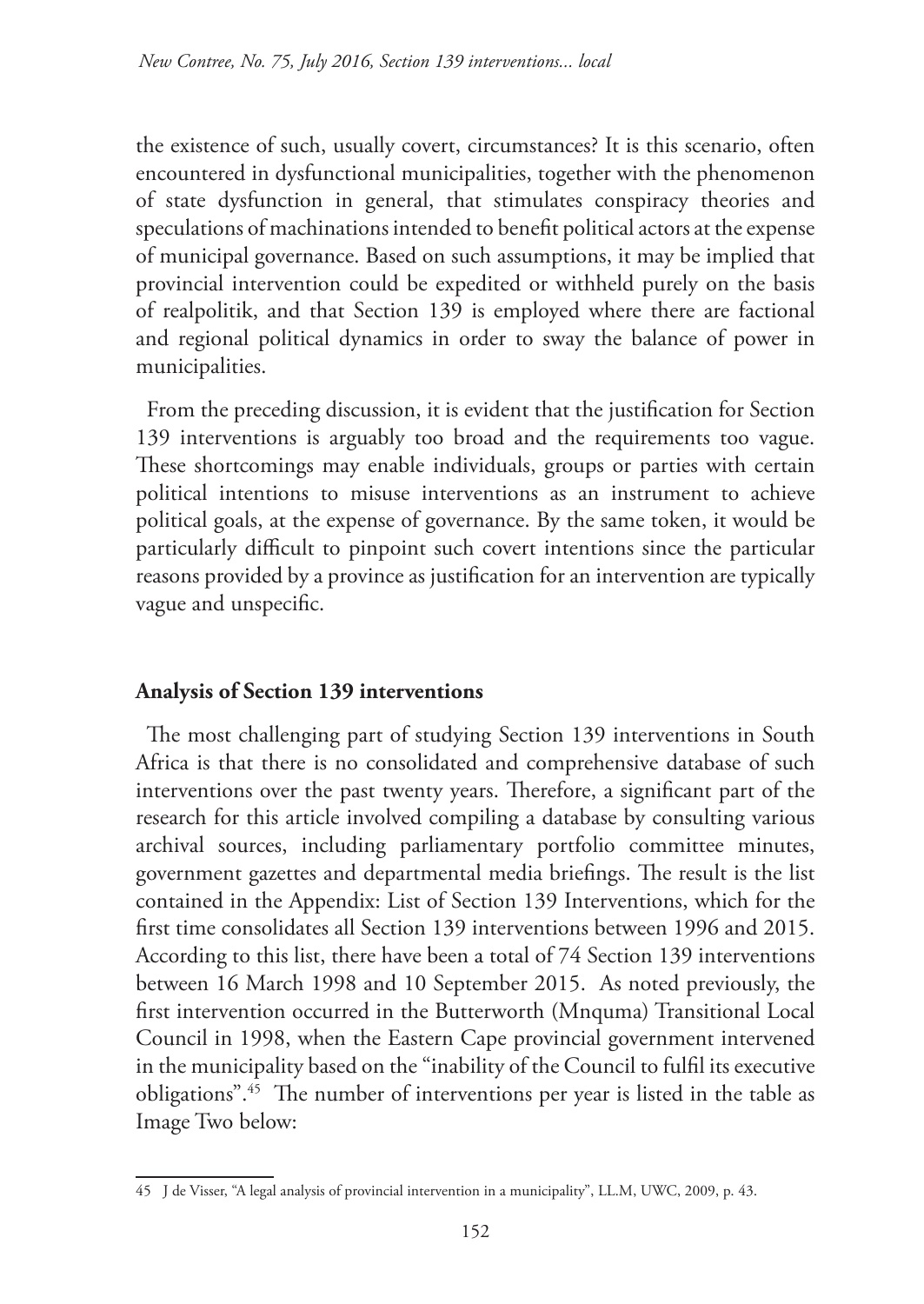| 1996 | 1997 | 1998 | 1999 | 2000 | 2001 | 2002 | 2003 | 2004 | 2005 |
|------|------|------|------|------|------|------|------|------|------|
|      |      |      |      |      |      |      |      |      |      |
| 2006 | 2007 | 2008 | 2009 | 2010 | 2011 | 2012 | 2013 | 2014 | 2015 |
|      |      |      |      |      |      |      |      |      |      |

Image 2: Number of interventions, 1996-2015<sup>46</sup>

Source: Appendix: List of Section 139 Interventions.

#### *Heightened political instability*

From Image Two the frequency of interventions has risen significantly since 2009. Whereas there were 26 interventions in the twelve years between 1996 and 2008, since 2009 there has been a total of 48 interventions. This clearly illustrates an increasing trend in provincial interventions, which if extrapolated is likely to increase in future. Such a trend would also suggest that conventional policy initiatives aimed at strengthening local governance have proved ineffective, and that provincial government has to a large extent been forced to intervene directly on a more frequent basis.

It is notable that the number of interventions begins to rise dramatically in 2009, since this is also the year in which service delivery protests are established as a major characteristic feature of the South African political landscape. In 2009, there were 105 service delivery protests recorded, which coincided with a record high number of interventions in the same year. From a historical perspective, 2009 stands out as a year of particular political upheaval in South Africa. Thabo Mbeki had resigned as president of the Republic on 24 September 2008, after the National Executive Committee of the ANC had "recalled" him.<sup>47</sup> Mbeki had in December 2007 been supplanted as president of the ANC by Jacob Zuma at the party's 52<sup>nd</sup> national conference in Polokwane. Significant factionalist rifts had been exposed in the struggle for ascendancy in the ANC and many Mbeki loyalists chose to leave the party

<sup>46</sup> The research involved in the compilation of the Appendix was conducted during September 2015. A variety of sources were used including media reports, government gazettes and, in particular, the minutes of parliamentary portfolio committees between 1996 and 2015. The result is an accurate reconstruction of the extent of Section 139 interventions for the time period.

<sup>47</sup> ANC, Statement by the President of the African National Congress, Jacob Zuma on behalf of the ANC National Executive Committee, 22 September 2008, (available at http://www.anc.org.za/show.php?id=5904, accessed, 14 June 2016).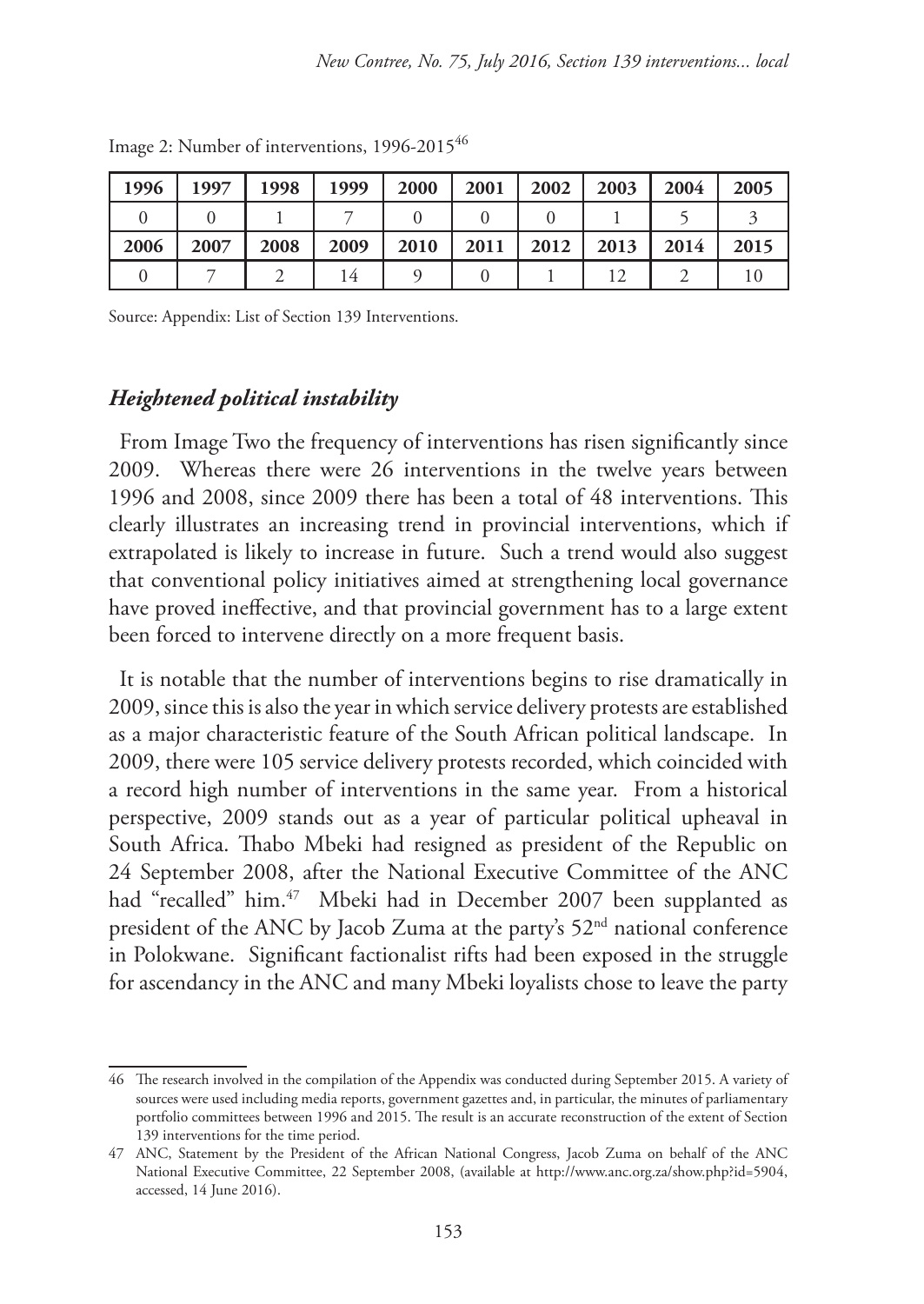after Zuma's victory at Polokwane.<sup>48</sup> Thus, the period leading up to the 2009 election was a time of significant political reconfiguration, not only in senior party echelons, but also at local government sphere, as those loyal to Mbeki were purged and those supportive of Zuma sought to obtain positions of power and influence.<sup>49</sup> This intra-party reconfiguration, combined with the instability inherent to election years, likely produced a spike in both Section 139 interventions and protests.

Since that time, the number of service delivery protests per annum has been consistently high, and Section 139 interventions have occurred more or less regularly with the exception of 2011, which was a local government election year. The link between interventions and service delivery protests would appear to support this article's point of departure that government interventionism is closely related to state dysfunction (see Image 3 to follow):



Image 3: Correlation between Section 139 interventions and service delivery protests, 1996- 2015

Source: Appendix: List of Section 139 Interventions; Municipal IQ, 2015.

Another trend which becomes evident from this graphical representation is the large number of interventions prior to local government elections. Local government elections were held in the years 2000, 2006 and 2011, and during these years no interventions were conducted. However, in the preceding two

<sup>48</sup> Anon., *Mail & Guardian*, "Mbeki resigns before the nation", 21 September 2008, (available at http://mg.co.za/ article/2008-09-21-mbeki-resigns-before-the-nation, accessed, 14 June 2016).

<sup>49</sup> A Mehler, H Melber & K Van Walraven (eds.), *Africa Yearbook, 4* (Leiden, Brill Academic Publishers, 2008), p 489.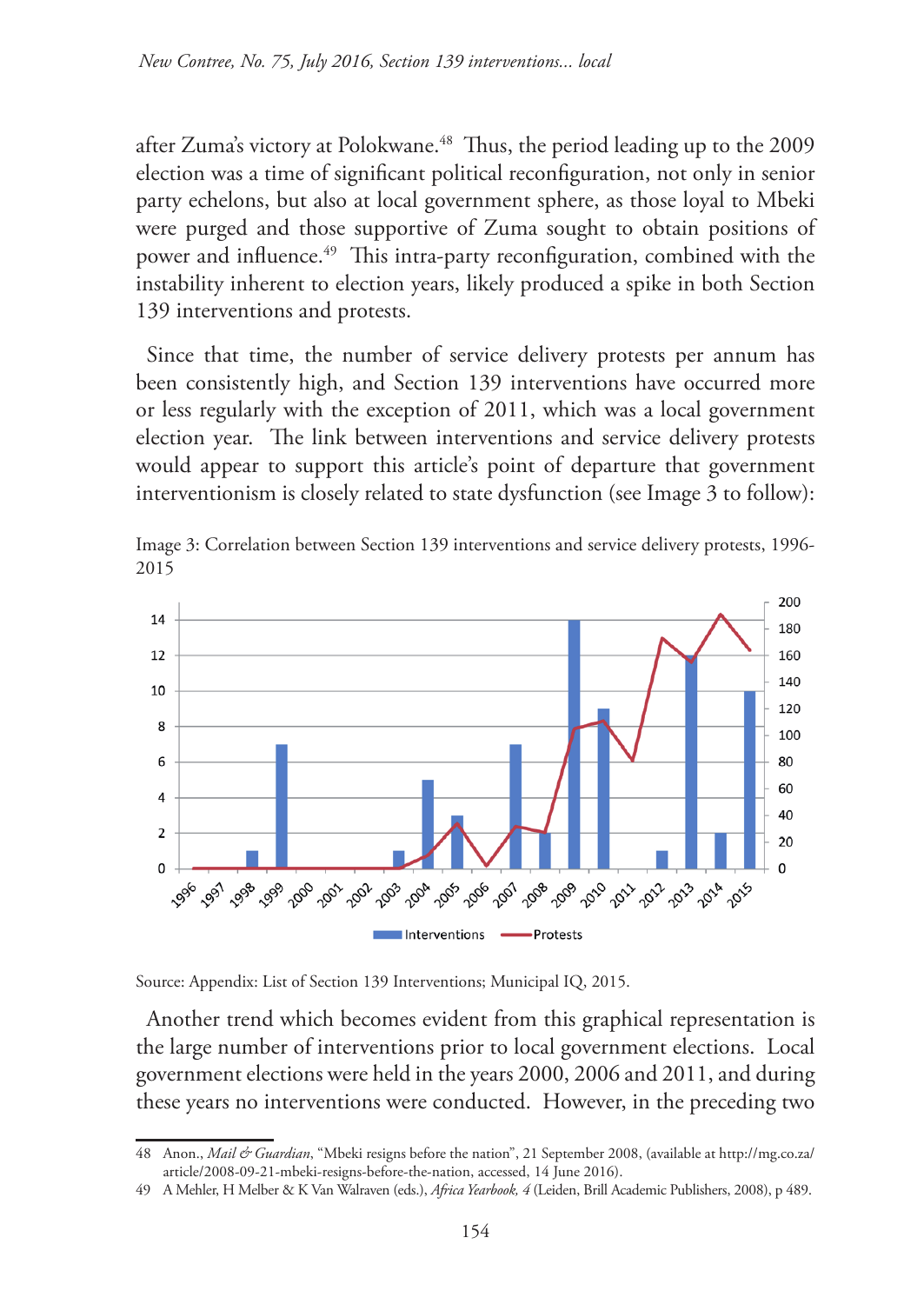years there were eight, thirteen and twenty-three interventions, respectively. One logical conclusion that can be drawn from this pattern is that Section 139 interventions are used tactically in order to secure electoral support prior to local government elections, which directly determine the balance of power in the local sphere of government. Such a trend would also indicate that interventions are utilised for political ends, rather than as a means to enhance governance at local level, as postulated in the preceding section. Indeed, it has frequently been alleged that Section 139 interventions may be invoked for the sake of political expediency and factional interests in highly contested municipalities.<sup>50</sup>

### *The influence of factionalism*

Whether *bona fide* or not, an intervention necessarily disrupts the political status quo in a given municipality and may therefore serve to either neutralise or empower political elites or factions, if such groupings exist. However, when political factionalism is rampant within a region or municipality, the political stakes surrounding an intervention inevitably rise, as does the prospect of incumbents being replaced not with neutral office bearers, but with factionalised opposition instead. Furthermore if (as is often the case) local factions are linked to provincial or national interests within a party, the impartiality of the provincial intervention becomes contested. Since political or factionalist intentions are invariably concealed and known only by 'insiders' it is impossible to verify accurately the extent to which Section 139 interventions are politicised. Nevertheless, if it is possible to establish a correlation between provinces that are prone to factionalist politics and provinces that host a disproportionately high number of interventions, it could be argued that political factionalism and related issues, and not substantive governance objectives, represent an additional motive for provinces to intervene in municipalities.

The graph below represents each province, firstly according to its "share of the total number of municipalities", and secondly according to its "share of

<sup>50</sup> S Stone, ANC factions clash at Rustenburg meeting, *City Press*, 30 January 2016, (available at http://citypress.news24.com/News/anc-factions-clash-at-rustenburg-meeting-20160130, accessed, 7 March 2016); M Loewe, "New start for council", *Dispatch Live*, 20 September 2014, (available at http://www.dispatchlive.co.za/ opinion/new-start-for-council/, accessed, 3 March 2016); Anon., *Taung Daily News*, "MEC stokes factional fires", 12 April 2013, (available at https://taungdailynews.wordpress.com/2013/04/12/mec-stokes-factionalfires/, accessed, 3 March 2016).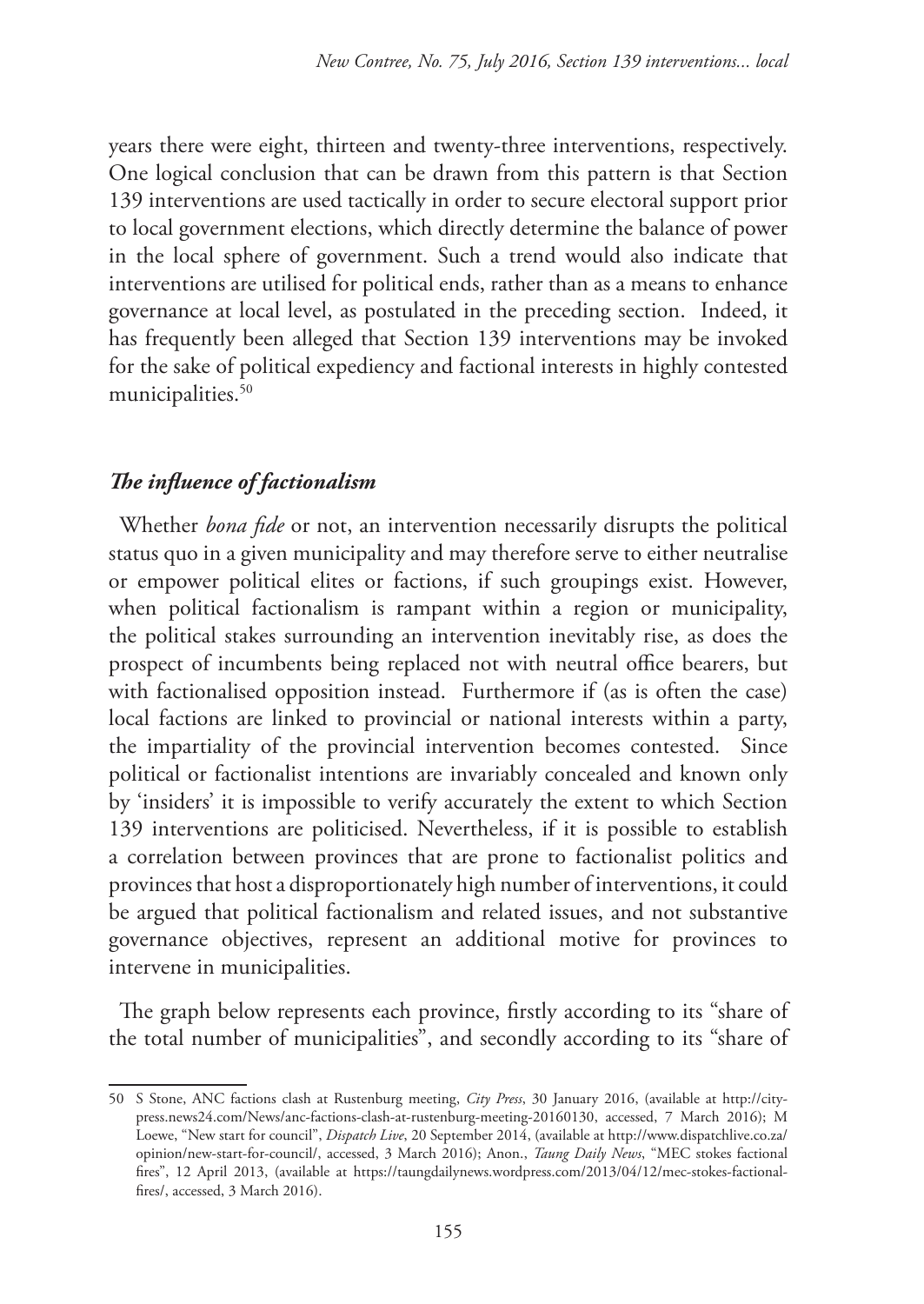total Section 139 interventions". Those provinces with a favourable ratio of interventions are indicated in grey and those with more interventions than their proportion of municipalities are indicated in black (see Image 4).



Image 4: Proportional frequency analysis of interventions per province

Four of the nine provinces exhibit a high number of section 139 interventions relative to their total of municipalities. This gap is the largest for the Free State, Mpumalanga and North West provinces. KwaZulu-Natal also exhibits a high relative number of interventions, but proportionally this is less significant, given that almost a quarter of South Africa's municipalities are located in that province. What is surprising is that the perennially underperforming provinces of the Eastern Cape and Limpopo have witnessed comparatively few interventions, given the generally poor quality of municipal service delivery in those provinces. According to a recent Good Governance Africa report, the Eastern Cape is home to 12 of the twenty worst performing municipalities in South Africa, with the remainder spread between KwaZulu-Natal and Limpopo.<sup>51</sup> Limpopo in particular is a conundrum since, despite its poor record of municipal service delivery and the fact that it hosts 30 (11%) of South Africa's municipalities, it has only seen a single Section 139 intervention over the last 20 years.

Source: Appendix: List of Section 139 Interventions; Municipal IQ, 2015.

<sup>51</sup> Good Governance Africa, "Government Performance in South Africa 2016" (available at http://gga.org/localgovernance/local-governance-survey-summary, accessed, 10 May 2016), p. 1.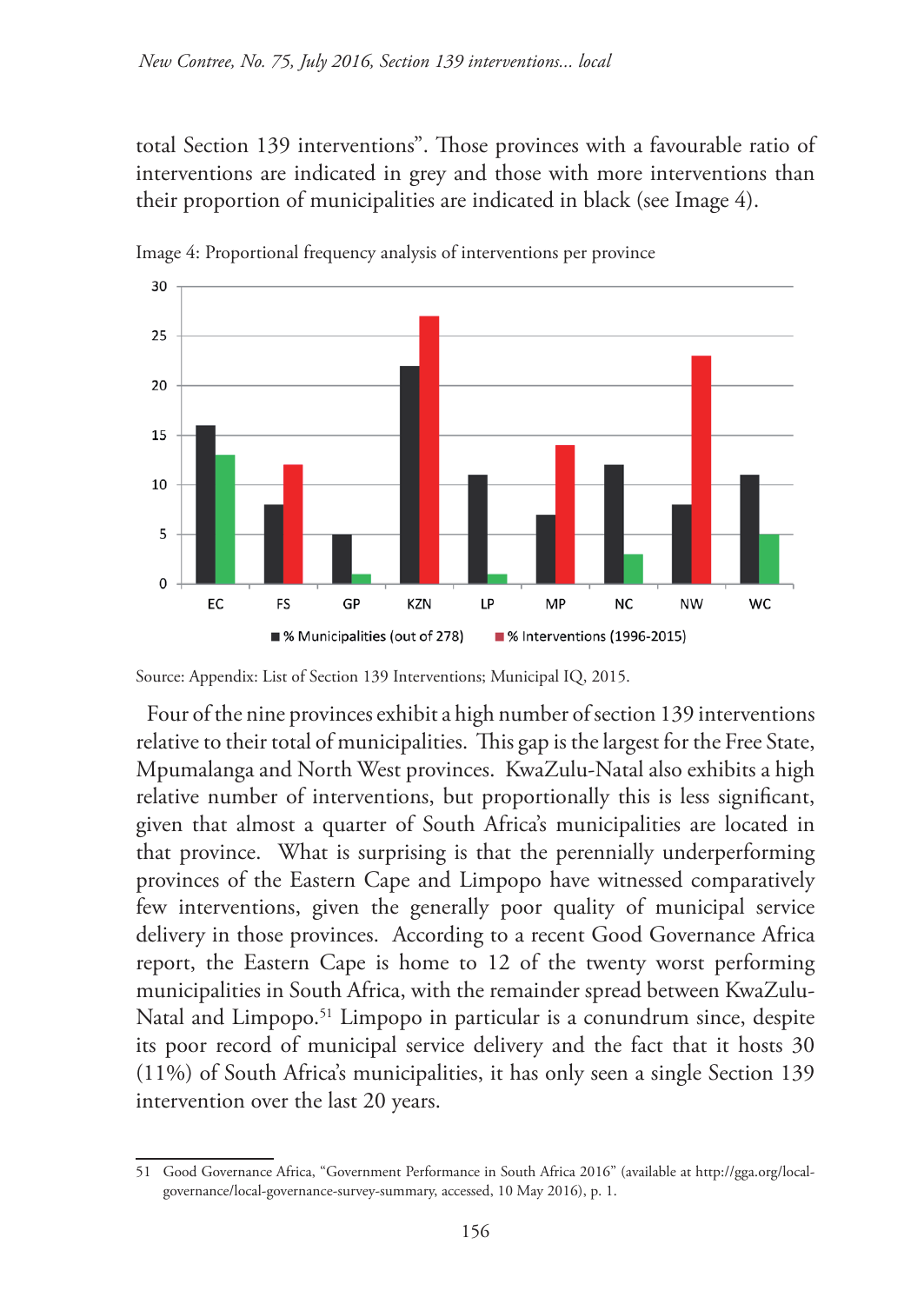The question therefore arises why interventions have occurred so frequently in provinces such as Mpumalanga, North West and the Free State, but not in the Eastern Cape and Limpopo provinces, where municipal service delivery is of a comparably poor, or worse, standard. A survey of available literature and news reports reveals the presence of political factionalism in all nine provinces.<sup>52</sup> However, three provinces exhibit particularly high levels of factionalism<sup>53</sup> within local and provincial ANC structures. These have been well documented in the media namely the Free State,<sup>54</sup> North West<sup>55</sup> and Mpumalanga.<sup>56</sup> Recently, three provinces have also been referred to as the "Premier League", in reference to the premiers' alleged factional alignment in support of President Jacob Zuma.57 This would indicate that political allegiances and networks are important features of party politics and governmental affairs in those provinces. It also supports the notion that interventionism may be employed to serve political or factionalist ends, at the expense of governance.

As noted, the task of incontrovertibly verifying the causative relationship between high levels of factionalism and the frequency of Section 139 interventions is difficult, given the hidden and often clandestine nature of factionalist politics, referred to above. However, identifying at least a "correlation" between the two variables suggests that the two phenomena are not entirely unrelated in South African government and politics. It would also confirm the shortcomings in the formulation of Section 139 of the

<sup>52</sup> Helen Suzman Foundation, "ANC factionalism: Curse or blessing?", *Focus*, 29, 1<sup>st</sup> Quarter, 2003; African National Congress, Report on the State of the Organisation by ANC Secretary General Gwede Mantashe, 20 September 2010 (available at http://www.anc.org.za/show.php?id=5946, accessed, 7 March 2016); R Munusamy, "ANC NGC: Zuma, Mantashe ring alarm bells as membership plunges by 37%", *Daily Maverick*, 9 October 2015 (available at http://www.dailymaverick.co.za/article/2015-10-09-anc-ngc-zuma-mantashe-ringalarm-bells-as-membership-plunges-by-37/#.Vt1YHebYvGI, accessed, 7 March 2016).

<sup>53</sup> The Economist, "A future of division, factionalism, stagnation and patronage", 2008 (available at http://www. economist.com/node/11893529, accessed, 7 March 2016).

<sup>54</sup> H Nhlabati, "Uncertainty hits Free State ANC meeting", *Sowetan Live*, 21 June 2012 (available at http:// www.sowetanlive.co.za/news/2012/06/21/uncertainty-hits-free-state-anc-meeting, accessed, 7 March 2016); L Piombo & L Nijzink, *Electoral politics in South Africa: Assessing the first democratic decade* (New York, Palgrave Macmillan, 2005), p. 115.

<sup>55</sup> S Stone, "ANC factions clash at Rustenburg meeting", *City Press Online*, 30 January 2016 (available at http:// city-press.news24.com/News/anc-factions-clash-at-rustenburg-meeting-20160130, accessed, 7 March 2016); T Phagane, "Ramaphosa to reconcile warring factions in N West", *SABC*, 6 January 2016 (available at http:// www.sabc.co.za/news/a/b1ae80004b369e988cccee445cadceaa/-Ramaphosa-to-reconcile-warring-factions-in-N-West, accessed, 7 March 2016).

<sup>56</sup> N Marrian, "ANC axes four mayors in Mpumalanga shake-up", *Business Day Live*, 28 July 2015 (available at http://www.bdlive.co.za/national/2015/07/28/anc-axes-four-mayors-in-mpumalanga-shake-up, accessed, 7 March 2016).

<sup>57</sup> R Munusamy, "ANC's leadership race: The rise of the 'premier league'", *Daily Maverick*, 7 September 2015 (available at http://www.dailymaverick.co.za/article/2015-09-07-ancs-leadership-race-the-rise-of-the-premierleague/#.VzG0ZOTYvGI, accessed, 10 May 2016).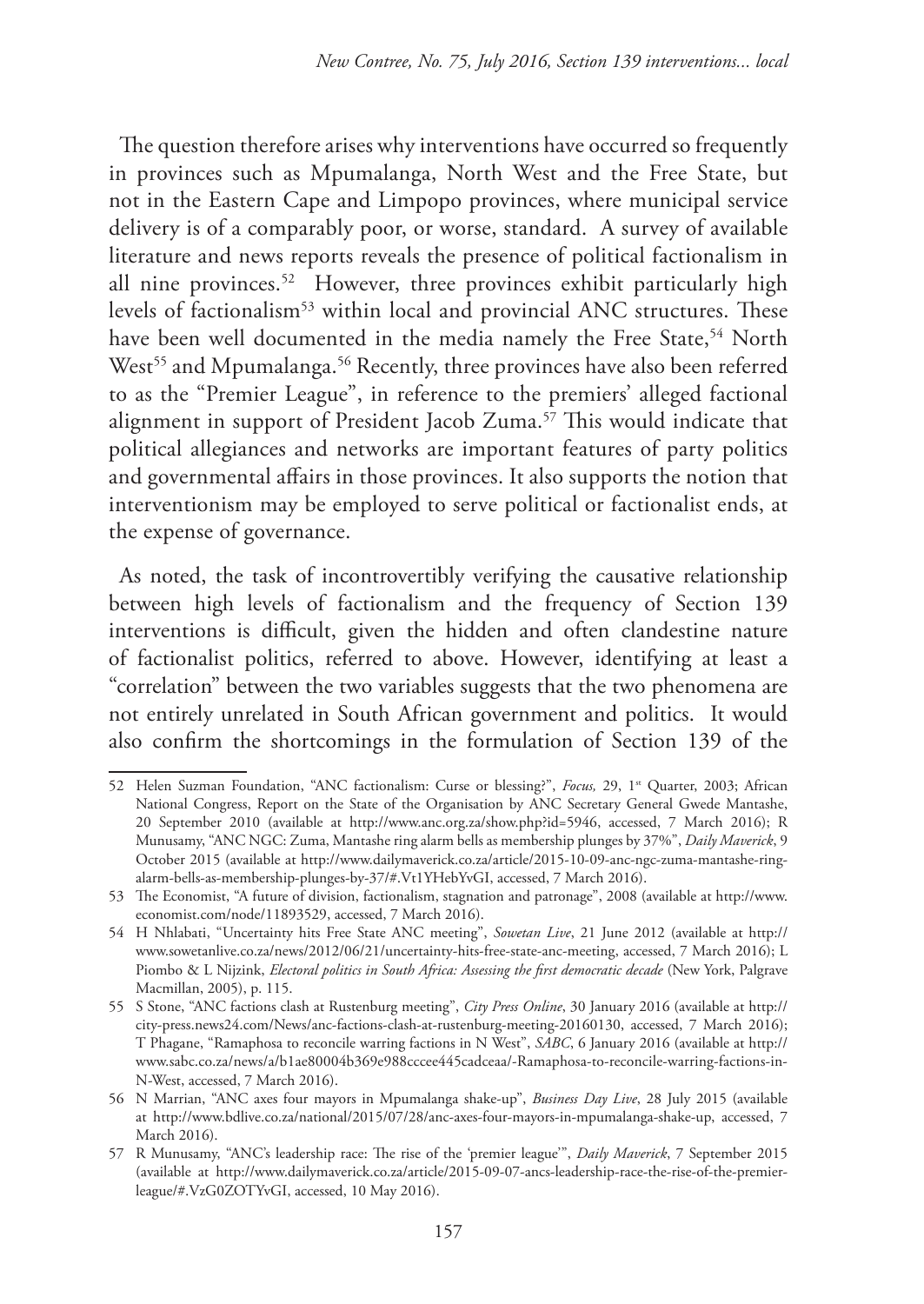Constitution which, as discussed previously, leave room for wide interpretation and possible misuse. In this manner, an instrument intended by the framers of the Constitution to serve as a remedy for dysfunctional municipalities may, in certain circumstances, be used to further erode governance and democracy.

# **Conclusion**

The purpose of this article was to explore Section 139 in the context of interventions, to present a complete catalogue of Section 139 interventions in South Africa and to analyse the trends related to such interventions. Theoretical points of departure were identified in the form of state dysfunction and government interventionism. It was argued that government intervention becomes more likely in the context of dysfunction and as service delivery deteriorates to the extent that it may constitute an identifiable practice in the form of "interventionism"*.* Furthermore, the theoretical underpinnings of state dysfunction suggest that issues of service delivery and governance are not exclusively at play in interventions. Political factors that are indicative of state dysfunction such as factionalism may also serve reasons to intervene in municipalities with the aim of influencing the balance of political power in a given municipality or within a party itself. The subsequent analysis of Section 139 interventions supported this perspective, and trends were identified that suggest that electoral and factionalist concerns may surpass governance requirements in certain geopolitical contexts.

The irony, and unfortunate reality, is that the self-same provinces and municipalities which are ravaged and rendered dysfunctional by political factionalism and conflict are often the most acutely in need of constructive governmental intervention – the founding purpose and intent which underpins Section 139 of the Constitution.

| Date             | Province      | Municipality                                       |
|------------------|---------------|----------------------------------------------------|
| 16 March 1998    | Eastern Cape  | Butterworth / Mnquma Transitional Local<br>Council |
| 17 February 1999 | Northern Cape | Warrenton / Magareng Transitional Local Council    |
| 11 May 1999      | Mpumalanga    | Ogies/Emalahleni Transitional Local Council        |

### **Appendix: List of Section 139 Interventions**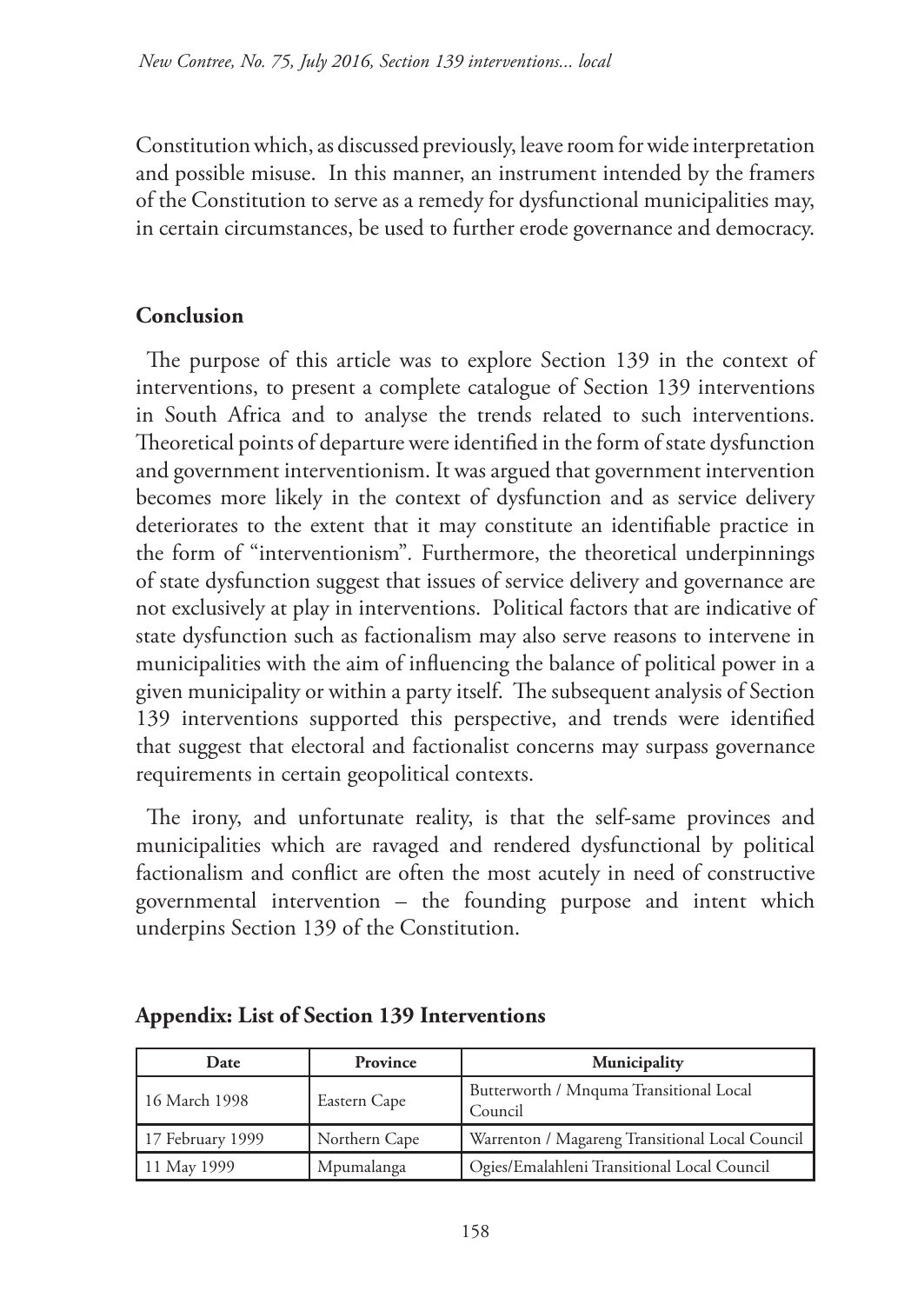| 19 July 1999     | Free State    | Tweeling Local Council                                                   |  |
|------------------|---------------|--------------------------------------------------------------------------|--|
| 3 August 1999    | North West    | Merafong / Wedela Transitional Local Council                             |  |
| 3 August 1999    | North West    | Stilfontein Transitional Local Council                                   |  |
| 20 August 1999   | Northern Cape | Umsobomvu Local Municipality                                             |  |
| 13 October 1999  | Free State    | Moqhaka Local Municipality                                               |  |
| 23 December 2003 | Eastern Cape  | Ngquza-Hill Local Municipality                                           |  |
| 10 March 2004    | North West    | Mafikeng Local Municipality                                              |  |
| 19 May 2004      | North West    | Mamusa Local Municipality                                                |  |
| 19 May 2004      | Eastern Cape  | Qaukeni Local Municipality                                               |  |
| 31 July 2004     | Eastern Cape  | King Sabata Dalindyebo Local Municipality (incl.<br>Umtata and Mqanduli) |  |
| 8 November 2004  | Eastern Cape  | Elundini Local Municipality                                              |  |
| 1 January 2005   | Mpumalanga    | Thaba Chwe Local Municipality                                            |  |
| 2005             | Free State    | Moqhaka Local Municipality                                               |  |
| 2 November 2005  | KwaZulu-Natal | Abaqulusi Local Municipality                                             |  |
| 19 March 2007    | Western Cape  | Oudtshoorn Local Municipality                                            |  |
| 22 August 2007   | KwaZulu-Natal | EMadlangeni / Utrecht Local Municipality                                 |  |
| 22 October 2007  | Western Cape  | Central Karoo District Municipality (incl.<br>Beaufort West)             |  |
| 5 December 2007  | KwaZulu-Natal | Amajuba District Municipality                                            |  |
| 5 December 2007  | KwaZulu-Natal | Umzinyathi District Municipality                                         |  |
| 5 December 2007  | KwaZulu-Natal | Newcastle Local Municipality                                             |  |
| 12 December 2007 | Mpumalanga    | Mbombela Local Municipality                                              |  |
| 28 May 2008      | Free State    | Xhariep District Municipality                                            |  |
| 20 June 2008     | Free State    | Mohokare Local Municipality                                              |  |
| 25 February 2009 | Mpumalanga    | Pixley Ka Seme Local Municipality                                        |  |
| 20 April 2009    | Eastern Cape  | Alfred Nzo District Municipality                                         |  |
| 29 April 2009    | Eastern Cape  | Koukamma Local Municipality                                              |  |
| 1 July 2009      | North West    | Ngaka Modiri Molema District Municipality                                |  |
| 8 July 2009      | Gauteng       | Nokeng Tsa Taemane Local Municipality                                    |  |
| 14 July 2009     | Mpumalanga    | Mkhondo Local Municipality                                               |  |
| 22 October 2009  | Mpumalanga    | Lekwa Local Municipality                                                 |  |
| 22 October 2009  | Mpumalanga    | Thaba Chweu Local Municipality                                           |  |
| 4 November 2009  | Free State    | Thabo Mofutsanyane District Municipality                                 |  |
| 24 November 2009 | KwaZulu-Natal | Indaka Local Municipality                                                |  |
| 24 November 2009 | KwaZulu-Natal | Okahlamba Local Municipality                                             |  |
| 24 November 2009 | KwaZulu-Natal | Umhlabuyalingana Local Municipality                                      |  |
| 3 December 2009  | Free State    | Nala Local Municipality                                                  |  |